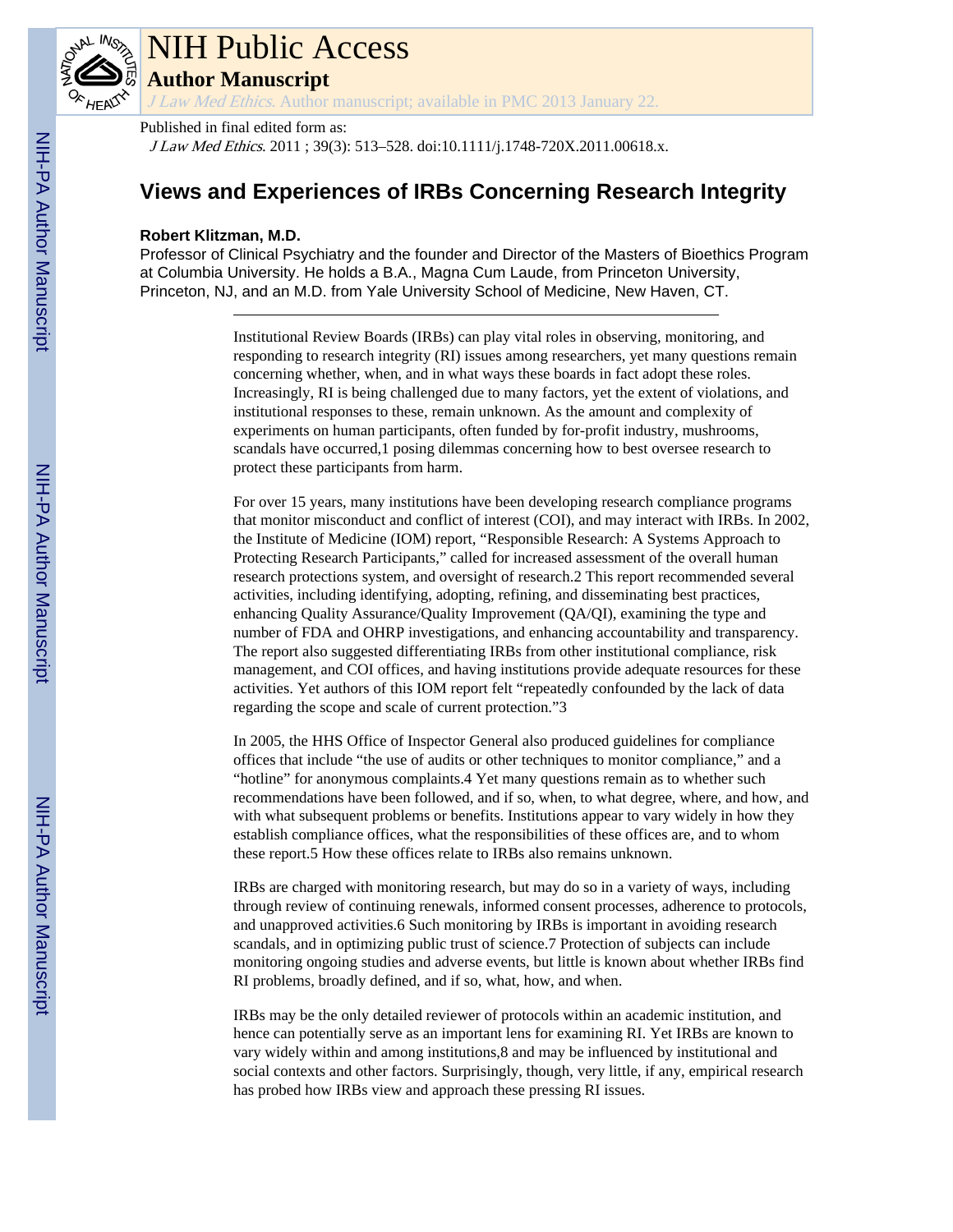IRB members may play unique and critical roles in monitoring and addressing RI. Of hospital IRB chairs, "17% had dealt with scientific misconduct allegations," but 42% did not "have a written policy regarding" RI.9

Presumably, even in the IOM recommendations, ensuring compliance of individual researchers remains under the purview of the IRB, though how this compliance is assessed, and with what effectiveness, is not clear. Anecdotally, for instance, most consent forms direct subjects with complaints to the IRB, not to a compliance office.

From a theoretical perspective, Talcott Parsons10 and others have suggested that social systems face underlying tensions between conformity and deviance, and seek to establish mechanisms of social control. Institutions need to determine how to counteract unacceptable behavior and resistance to conformity that inevitably arise due to alienation, difficulty conforming, and other factors. RI problems may potentially constitute "deviance," yet it is not clear when, in what ways, and how effectively institutions do and should respond.

Definitions of RI themselves may vary. "Integrity" is defined as "freedom from moral corruption…. Soundness of moral principle; especially in relation to truth and fair dealing; uprightness, honesty, sincerity."11 Yet how these terms become interpreted and operationalized in research can differ. The Office of Research Integrity (ORI) defines RI as "the use of honest and verifiable methods in proposing, performing, and evaluating research and reporting research results with particular attention to adherence to rules, regulations, guidelines, and commonly accepted professional codes or norms."12

Violations of RI occur that are not only major (e.g., clear falsification of data), but "minor." In one study of PIs, 27.5% reported keeping inadequate records; 15.3% dropped observations or data points from analyses based on a gut feeling that these were inaccurate; 13.5% used inadequate or inappropriate research design; 10.8% withheld details of methodology or results in papers or proposals; 6.0% failed to present data that contradict their own previous research; and 7.6% circumvented certain minor aspects of human subject requirements.13 Yet it is unclear what some of these categories (e.g., "circumventing certain minor aspects of human-subject requirements") include, whether IRBs are ever aware of these issues, and if so, when and how.

Wider institutional responses to violations of RI are also not always clear, and can vary. For instance, in responding to lapses in RI, PIs were more likely to inform their colleagues, while administrators were more likely to notify supervisors and deans.14

IRBs can potentially promote RI, influencing adherence to, and deviation from, ethical guidelines. RI violations may in fact stem from perceptions of inequities in procedural injustice involved in IRB reviews, and other institutional decisions15 (i.e., PIs feeling that "the system is unfair").

IRBs have also been facing growing criticism. Their effectiveness is said to be "in jeopardy," because of ever-increasing workloads, leading some to conduct minimal continuing review of approved research and provide little training for members and investigators. In addition, too little attention is paid to evaluating IRB effectiveness.16

The relatively little empirical research that has been published about IRBs has focused on logistical issues (e.g., number and types of members17), and length of time to approve protocols, rather than the content of IRB decisions. Discrepancies exist in IRB reviews of multisite studies in the types of reviews used (i.e., expedited versus full board review), and the number of changes requested.18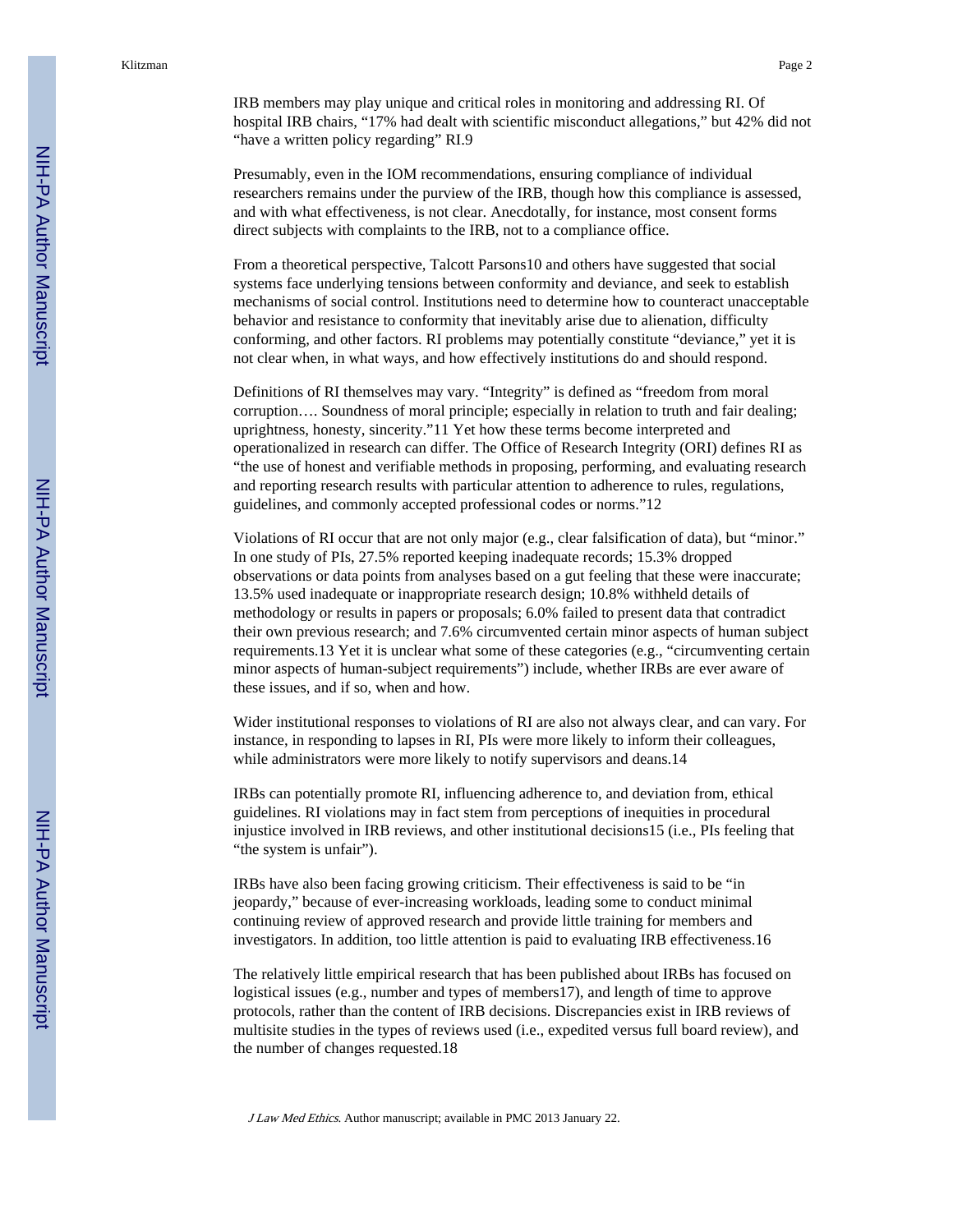But, I have found no published studies exploring whether, when, and how IRBs are involved in RI, and with what results. Hence, I conducted an in-depth semistructured interview study of views and approaches toward RI, broadly defined, among IRB chairs, administrators, and members. The interviews shed light on several other issues as well, concerning central IRBs, 19 COIs,20 variations between IRBs,21 and research ethics in the developing world,22 but focused on RI.

## **Methods**

As described elsewhere,23 I conducted 2-hour phone interviews with each of the 46 chairs, directors, administrators, and members. I contacted the leadership of 60 IRBs around the country, representing every fourth one in the list of the top 240 institutions by NIH funding; and interviewed IRB leaders from 34 of these institutions (response rate  $= 55\%$ ). In some cases, I interviewed both a chair/director and an administrator (e.g., as the chair thought that the administrator might be better able to answer certain questions). Hence, I interviewed a total of 39 chairs/directors and administrators from these 34 institutions. The institutions ranged in location, size, and public/private status. Inclusion of IRBs from a wide range of institutions allowed for elucidation of the roles of different social and institutional contexts on these issues. I also asked half of these leaders (every other one following the list by amount of NIH funding) to distribute information about the study to members of their IRBs, in order to recruit 1 member of each of these IRBs to be interviewed for the study as well. Thus, I interviewed an additional 7 other members (1 community and 6 regular members).

As summarized in Table I, these 46 individuals included 28 chairs/co-chairs; 1 IRB director; 10 administrators (including 2 directors of compliance offices); and 7 members. In all, 27 were male and 19 were female. One was Asian/Pacific Islander, while the remaining 43 were Caucasian. Twenty-one came from institutions in the Northeast, 6 from the Midwest, 13 from the West, and 6 from the South. From institutions ranked 1-50, 51-100, 101-150, 151-200, 201-250, the number of interviewees were 13, 13, 7, 1, and, 12, respectively.

The interviews explored participants' views of RI (e.g., PIs' noncompliance with regulations), IRB responses (e.g., auditing), and factors involved in decisions, and shed important light as well on many other, broader issues that arose concerning IRB decisionmaking. Relevant sections of the interview guide are attached (Appendix A), through which I sought to obtain detailed descriptions of the above issues. From a theoretical standpoint, Geertz24 has advocated studying aspects of individuals' lives, decisions, and social situations not by imposing theoretical structures, but by trying to understand the individuals' own experiences, drawing on their own words and perspectives to obtain a "thick description."

In the methods, I adapted elements from grounded theory.25 The approach was thus informed by techniques of "constant comparison" in which data from different contexts are compared for similarities and differences, to see if they suggest hypotheses. This technique of "constant comparison" generates new analytic categories and questions, and checks them for reasonableness. During the ongoing process of indepth interviewing, I constantly considered how participants resemble or differ from each other, and the social, cultural, and medical contexts and factors that contribute to differentiation. Grounded theory also involves both deductive and inductive thinking, building inductively from the data to an understanding of themes and patterns within the data, and deductively, drawing on frameworks from prior research and theories.

In conducting thematic content-analyses, I also triangulated methods, referring to the published literature, as presented above. I drafted the questionnaire, drawing on prior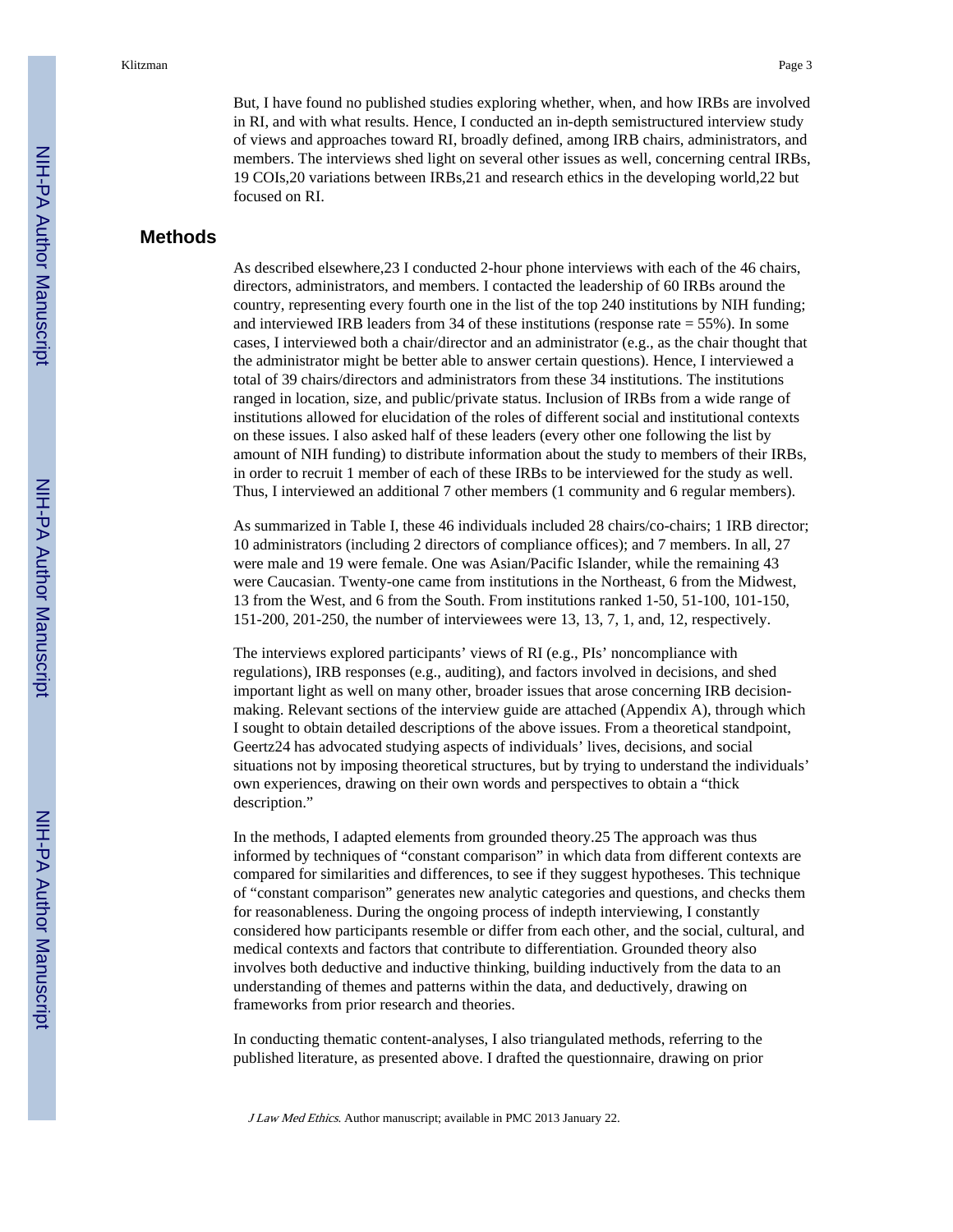research conducted and published literature. Transcriptions and initial analyses of interviews occurred during the period in which the interviews were being conducted, enhancing validity, and these analyses helped shape subsequent interviews. Interviews were conducted at participants' offices or homes or in the PI's office — whichever was more convenient for participants. The Columbia University Department of Psychiatry Institutional Review Board approved the study, and all participants gave informed consent.

Once the full set of interviews was completed, subsequent analyses were conducted in two phases, primarily by a trained research assistant (RA) and me. In phase I, we independently examined a subset of interviews to assess factors that shaped participants' experiences, identifying categories of recurrent themes and issues that were subsequently given codes. We read each interview, systematically coding blocks of text to assign "core" codes or categories (e.g., instances of audits of protocols by IRBs, RI problems found by IRBs, and issues concerning industry funding). While reading the interviews, a topic name (or code) was inserted beside each excerpt of the interview to indicate the themes being discussed. We then worked together to reconcile these independently developed coding schemes into a single scheme. Next, we prepared a coding manual, defining each code and examining areas of disagreement until reaching consensus between them. New themes that did not fit into the original coding framework were discussed, and modifications were made in the manual when deemed appropriate.

In phase II of the analysis, the RA and I independently content analyzed the data to identify the principal subcategories, and ranges of variation within each of the core codes. We reconciled the sub-themes identified by each coder into a single set of "secondary" codes and an elaborated set of core codes. These codes assess subcategories and other situational and social factors. Such subcategories include, for instance, different types of audits (e.g., random or for-cause), and specific types of RI problems found (e.g., researchers not submitting protocols or protocol changes to the IRB for review).

Codes and sub-codes were then used in analysis of all of the interviews. To ensure coding reliability, two coders analyzed all interviews. Where necessary, we used multiple codes. We assessed similarities and differences between participants, examining categories that emerged, ranges of variation within categories, and variables that may be involved.

We examined areas of disagreement through closer analysis until we reached consensus through discussion. We checked regularly for consistency and accuracy in ratings by comparing earlier and later coded excerpts.

To ensure that the coding schemes established for the core codes and secondary codes are both valid (i.e., well grounded in the data and supportable) and reliable (i.e., consistent in meaning), they were systematically developed and well-documented.

In this process, we were able to explore "cases" of problems that arose (e.g., difficult decisions chairs faced) to examine the range and patterns of issues that emerged. We triangulated data, drawing on the range of issues identified through the literature, posing questions and collecting sufficient details to substantiate points that arose.

## **Results**

Overall, as seen in Table II, IRBs encountered a range of problems concerning how studies were carried out, post-approval. IRBs varied in how they defined, discovered, viewed, and responded to RI problems, and interacted with other institutional offices concerning these issues, and what types of RI violations they encountered.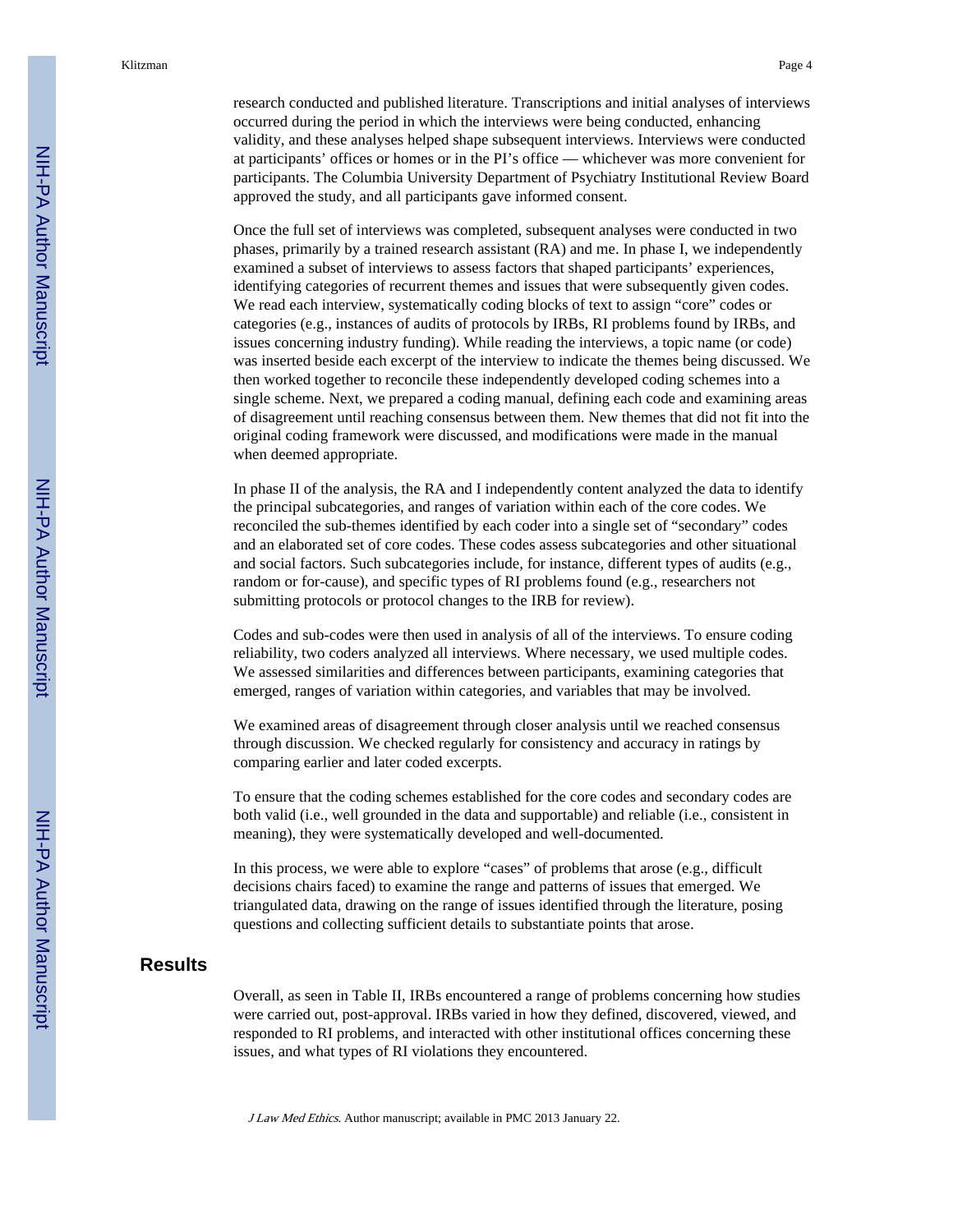These interviewees provided examples of RI problems they confronted. Each instance involved a particular problem, an underlying cause, and a way in which the IRB discovered and responded to the lapse. These domains are closely interwoven, but for purposes of analysis, are separated below. Hence, examples provided here in each domain apply to the other domains as well.

### **Definitions of RI**

Interviewees define RI broadly, and in different ways. A few chairs defined RI as conducting and reporting research accurately ("an accurate reflection and disclosure of the results." **IRB9**) But other interviewees viewed RI even more broadly — akin to "research ethics" itself. RI can include the highest ideals and principles in science  $-$  e.g., even working to disprove one's own biases and favorite hypotheses. As one chair said,

For me, integrity works at several levels, including the conceptualization and design of studies, so that one works hard against one's own biases, to unpack them, and try to disprove one's favorite hypothesis…. Also, how you deal with your subjects afterwards…involve them in dissemination, or give credit for their contribution. It could be about 9,000 other things, too. **IRB22**

Though mandated to protect human subjects, most interviewees seek to "go beyond" the narrowest possible definition of that mandate, to include key aspects of RI, though how they do so varies. Many felt that though others were involved, the IRB can play an important role in RI, and may even ultimately share part of the fault for problems that occur. "Everyone including the PI, the IRB, the heads of departments, the department chairmen — are to blame." **IRB9**

Others struggled to try to distinguish very carefully between what they are versus are not responsible for. IRBs generally thought that their concerns were broad, but did not include all potential aspects of RI compliance per se.

I don't think that integrity in reporting data and publishing, and acknowledging contributions, sources of data, and others' work falls under the IRB's purview. But following protocol, and decency in treating human subjects...is the IRB's jurisdiction. **IRB7**

New, expanding information technologies may provide opportunities for new kinds of PI violations. For instance, Photoshop can enable researchers to alter images that they publish of their findings (e.g., of cells). "Problems are now occurring with the use of Photoshop. The degree to which people go to the trouble of doctoring a picture is startling beyond belief." **IRB11**

## **Types of Problems Found**

#### **Seriousness of PI Noncompliance Problems**

IRBs occasionally, though rarely, faced problems of data fabrication, falsification, or major, willful misconduct, but more often faced other, milder RI issues. The most frequent RI problems that many IRBs confront concern researcher noncompliance with regulations. These violations were mostly minor, but occasionally raised concerns.

IRBs confronted a variety of aspects of research design that were not vigorously adhered to. Some IRBs saw only such minor deviations: "protocol deviations, or a PI who exceeded the number of approved subjects, or is sloppy." **IRB40** PIs may also not follow time frames dictated in their protocol. For instance, patient revisits supposed to occur at 60 days, did not occur until 90 days.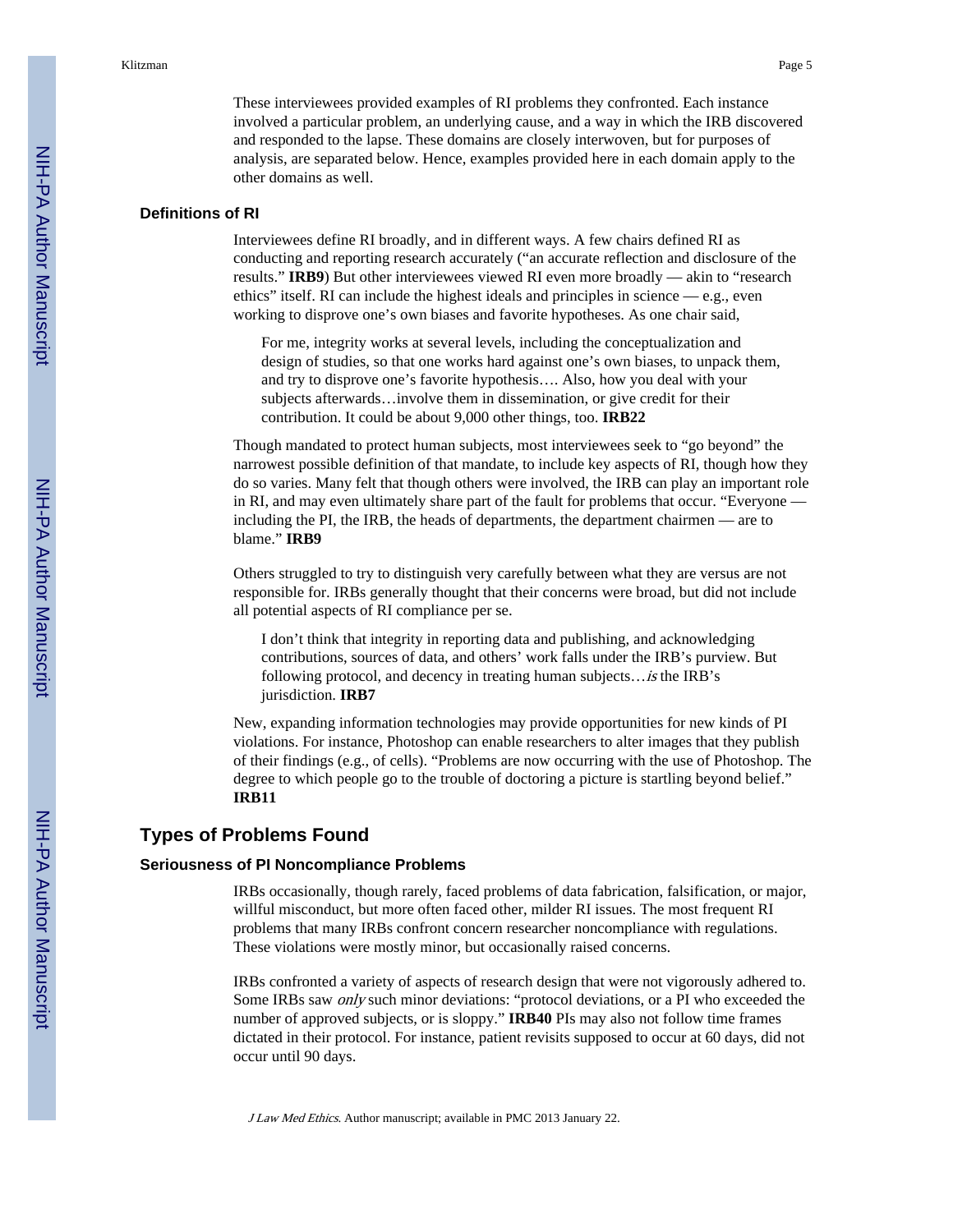## **Poor Informed Consent**

IRBs also found various problems related to obtaining informed consent. PIs may have nonapproved personnel do the consenting, or staff may be rushed in obtaining consent. These deficiencies may result not from intent, but from pressures on PIs.

A new staff person just does random audits. She tells researchers, "You have to give subjects more time." Researchers say, "Well, I was pressed for time. It wasn't that I didn't want the subject to know." **IRB39**

#### **Non-Submission of Protocols or Changes**

In addition, IRBs discover noncompliance problems of PIs not submitting protocols, or changes to approved studies. For instance, PIs have argued that they "don't need IRB approval for chart reviews," but breaches of confidentiality can occur.

Nice patients come for treatment here, thinking that only their doctors look at their records. Researchers can write things down, but don't carry them around in an open tote bag, with patients' names on the data collection sheets that you're taking to the office once you've gotten coffee at Starbucks, with all this stuff flopping around. **IRB13**

IRB members may also see recruitment flyers posted, or lists of dissertations based on studies that the IRB never reviewed. Yet IRBs do not know the number of studies that are conducted but not submitted for review. Non-submission may occur particularly in fields where regulations are not entirely clear, as in educational research.

It is hard to know how often researchers do not submit to the IRB at all. It is a black hole. I think it happens more in areas that are a little gray without clear consensus, like educational research. From the federal level down, we have not been clear about what is and isn't exempt. So there is confusion, and researchers want to avoid the hassle of submitting a project. So they will just go ahead and do the research. **IRB40**

Many problems that IRBs find in audits involve "only" paperwork. These deficiencies vary in severity. These problems may indeed be relatively small. For example, staff may inadvertently be using outdated consent forms.

Our random audits have found that a number of investigators have not done a very good job record-keeping. They may have different versions of the consent form. One version was approved, and then an RA prints another one that's not stamped, and there are 12 versions, and no one can remember which version is right. **IRB3**

Yet at times, problems with "record keeping" can have potentially more serious implications. One chair (**IRB25**) saw PIs "giving medication they weren't supposed to" i.e., medication that was not mentioned in the protocol.

IRBs faced questions of whether these lapses indeed represent only minimal problems or constitute "the tip of the iceberg." Poor record keeping can extend beyond mere sloppiness, and solely aesthetic concerns, and have ethical implications — e.g., for patient confidentiality. A former chair described how one PI retained identifying information of biological samples.

We made a site visit because a cell biologist was egregiously late in submitting some continuing reviews. His record keeping was in shambles. His protocols stated that he was getting cell samples from a couple of other, de-identified hospitals. Yet information sheets that had accompanied the samples were in his files with patients' names, addresses, and diagnoses. He had mixed records from different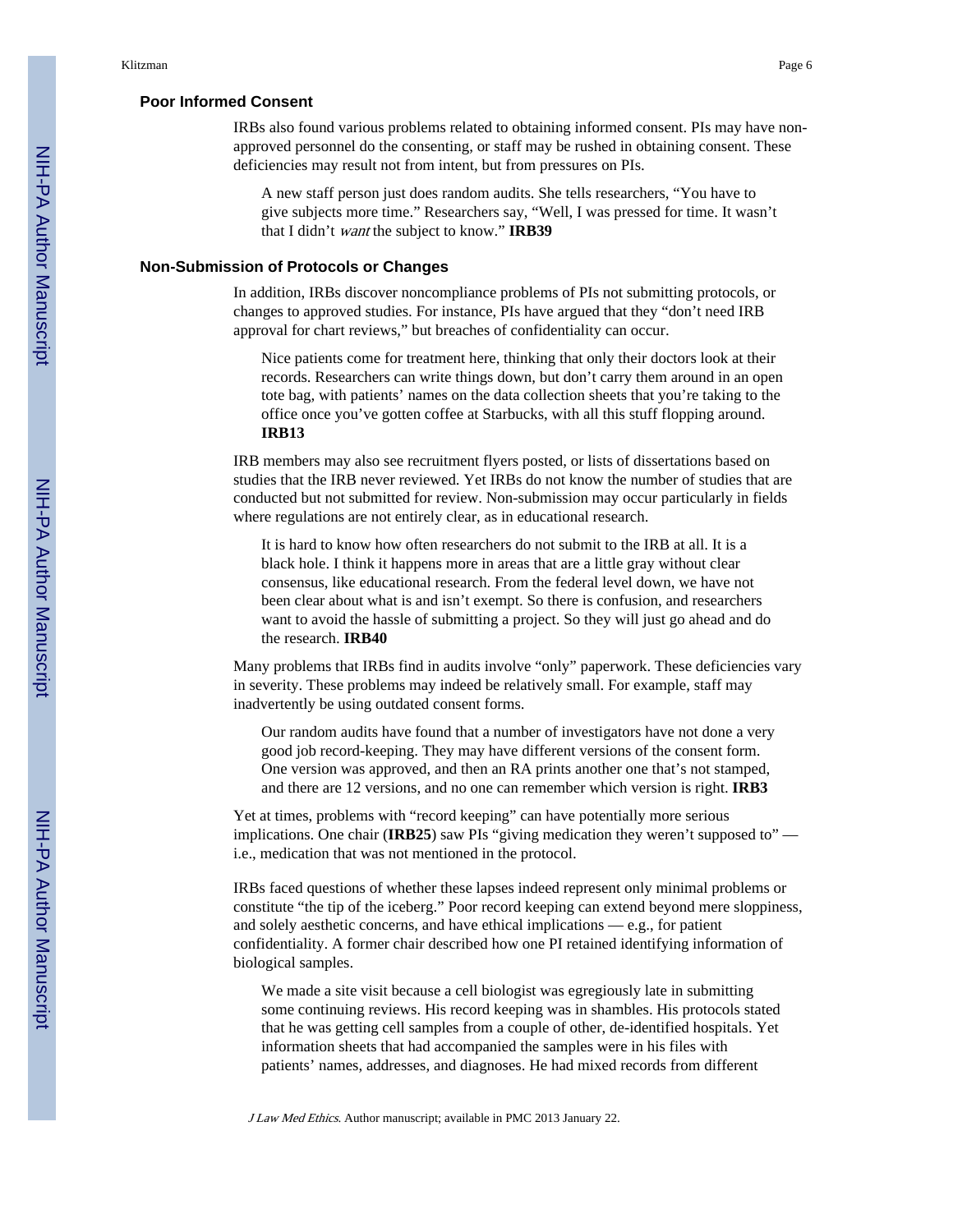studies. It was very hard to figure out if he was compliant in the numbers of samples that he had taken, and when he'd taken them. That has been going on for a couple of years, and hasn't been resolved. We have disapproved him to do the research. The finance office asks us every so often if they can tell NIH to clear the flow of funds for the PI. We've said no. **IRB7**

Such sloppiness can cause confusion that can be hard to disentangle.

## **How IRBs Learn of Problems**

IRBs learn about these problems with RI in a variety of ways — particularly through continuing review, audits, complaints by staff or, occasionally, subjects, and/or serendipity.

## **PI Self-Reports**

IRBs are mandated to review research annually, and occasionally learn of RI through this means. An IRB administrator reported, for instance:

In reviewing one investigator's materials for his annual review, I happened to notice that, unbeknownst to the IRB, he had just dropped one condition, and changed it. So I wrote him a little memo: "That's not OK. Please tell us why you thought it was OK to do that without coming to the IRB." **IRB26**

Other times, PIs separately report RI problems, or designate their staff to do so. The majority of these are minor, and discovered by PIs themselves, or their employees.

Most noncompliance issues are self-reported by the investigators. The number one problem, which we consider relatively minor, depending on the study, is overenrollment. The IRB will approve of enrollment of X number of subjects, and at annual review or earlier, we will detect if the investigator is approaching that threshold. On the continuing review forms, we ask if they want to adjust the number of subjects to be enrolled. Or the PI will discover inadvertently, prior to continuing the review, that they overenrolled, and will report that. We then investigate what the circumstances were, and we'll take it from there. Depending on the relative risk in the study, we may simply ask the investigator to amend the number. **IRB4**

When learning of their own lapses or errors, PIs generally feel badly, upset by their discovery of an inadvertent lapse. "Some researchers come in and say, 'Oh my God, I just did this terrible thing. I'm freaked out. What can I do to make it better?'" **IRB26**

PIs may express feelings of moral guilt and trespass. "I hear about occasional lapses or mistakes because an investigator will come and confess to me." **IRB26**

One PI, for instance, misplaced a study videotape of family interactions. The researcher reported the loss to the IRB only *after* it was found. The video had been at a receptionist's desk, not in a locked location, as the protocol had promised. The PI then agreed to take steps to protect against such potential breaches of confidentiality.

The PI videotaped family interactions, and misplaced tapes. The staff kept referring to them as "missing data," which the PI thought meant: missing statistically. But they were literally missing. The videotape was found by the receptionist's desk. The PI was concerned that that videotape had not been under lock and key, and came to me and *confessed* that this lapse had occurred, and told me what steps they were taking to make sure the staff understood. We kind of went on *high alert*. I can slap the PI's wrists, and say, you really screwed up. But they're already coming to me, telling me that, and showing me steps they're taking to rectify it. **IRB26**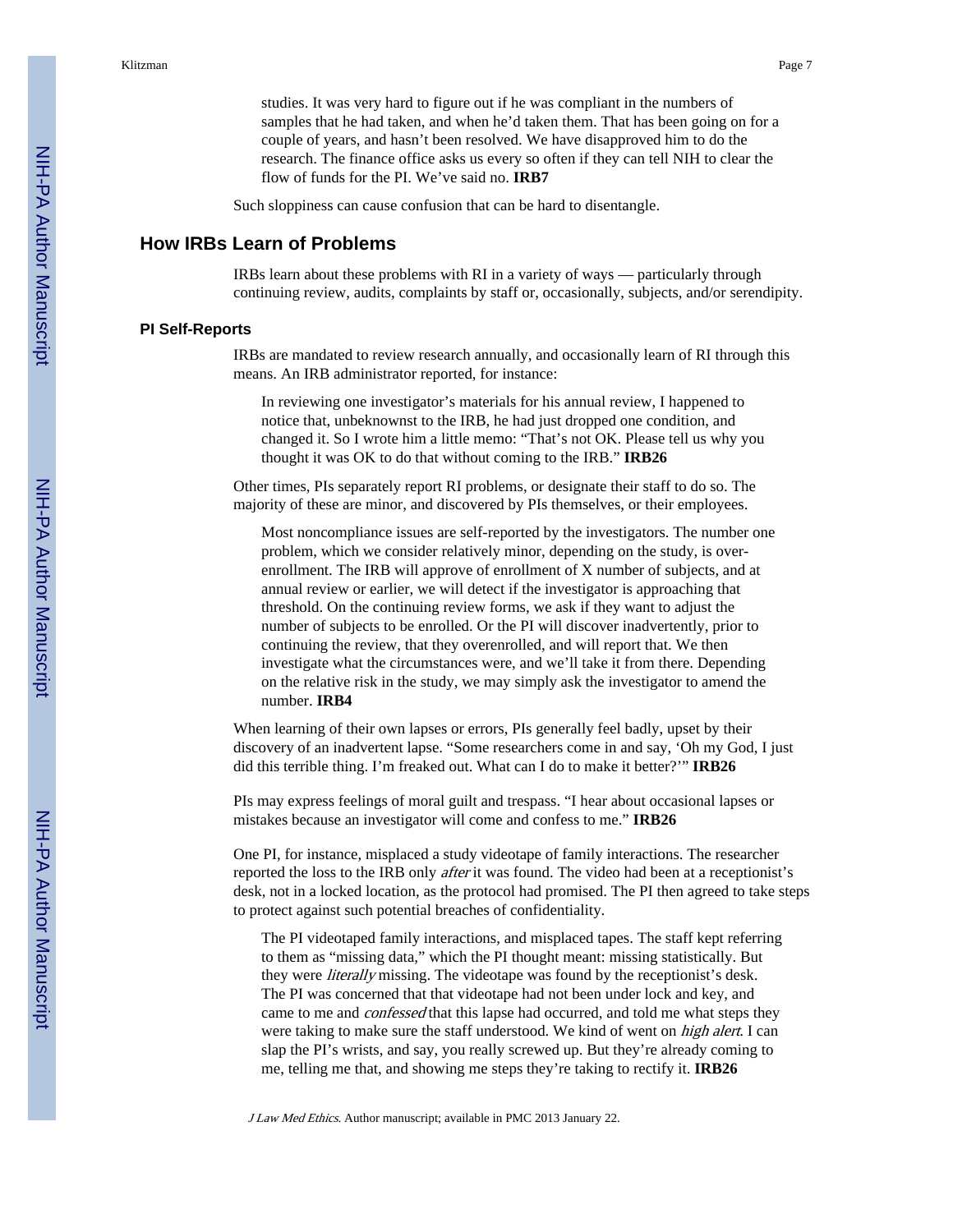This metaphor of *confession* suggests wrongdoing, and need for forgiveness.

As we shall see, IRBs then face questions of how to respond to these lapses — e.g., how fully or aggressively. This IRB administrator continued,

I always report an instance like that to the IRB chair, and he determines whether it should go to the full IRB. Generally it does, but, on something that small, as an information item. **IRB26**

The fact that the PI herself was very concerned led this administrator to think that a relatively minimal response was appropriate. Instead, IRBs could potentially mandate that a PI disclose the problem to all subjects in the study. "I might recommend that the scientist contact the parents and explain that it was lost for a period of time." **IRB26**

## **Audits**

IRBs varied widely as well in whether, when, and to what degree they monitored and audited studies, and what these investigations then found. Overall, audits either resulted from suspicion of a problem, or were random. Institutions varied in whether IRBs themselves or other offices conducted audits, and if the latter, what relationships existed between these entities.

#### **Who Conducts the Audits?**

Institutions differ in whether audits are conducted by IRBs and/or Compliance Offices, and if the latter, how these two entities then interact. Boundaries between IRBs and Compliance Offices varied widely — from close and collaborating to distant, with minimal, if any, communication. These two organizational entities can differ, and have overlapping and synergistic roles shaped by complex institutional histories and cultures that can facilitate or impede interactions.

For instance, one IRB did not know if a PI, whose study was suspended because of keeping unidentified information on samples, was still conducting research. The IRB reported a problem to institutional officials, but has not received any follow-up.

We've shut down several protocols. But it isn't clear to me: maybe the PI is still doing research. I don't know if he's doing nonhuman research, or working on those samples properly. **IRB7**

Most chairs felt that the IRB was already over-worked and under-resourced, and hence neither could, nor should, do more. But uncertainties lingered. This chair added:

There should be a way to find out what this faculty member is doing. That is in the Compliance Officer's domain. The IRB forwarded to him a list of what he needs to do to reactivate his studies. He didn't do those. His department chair and dean are aware — from being copied on the correspondence. So, the IRB met its obligations. I didn't think that we needed to be *police* and put yellow tape across his lab doors. **IRB7**

Questions thus persist as to the degree to which IRBs should be involved — how far it should go in knowing what transpires versus letting other offices be completely responsible.

To assist PIs more fully, many institutions establish QA/QI offices, yet the relationships between these two entities can vary. The two offices may share members, and range in what, how, and when they communicate.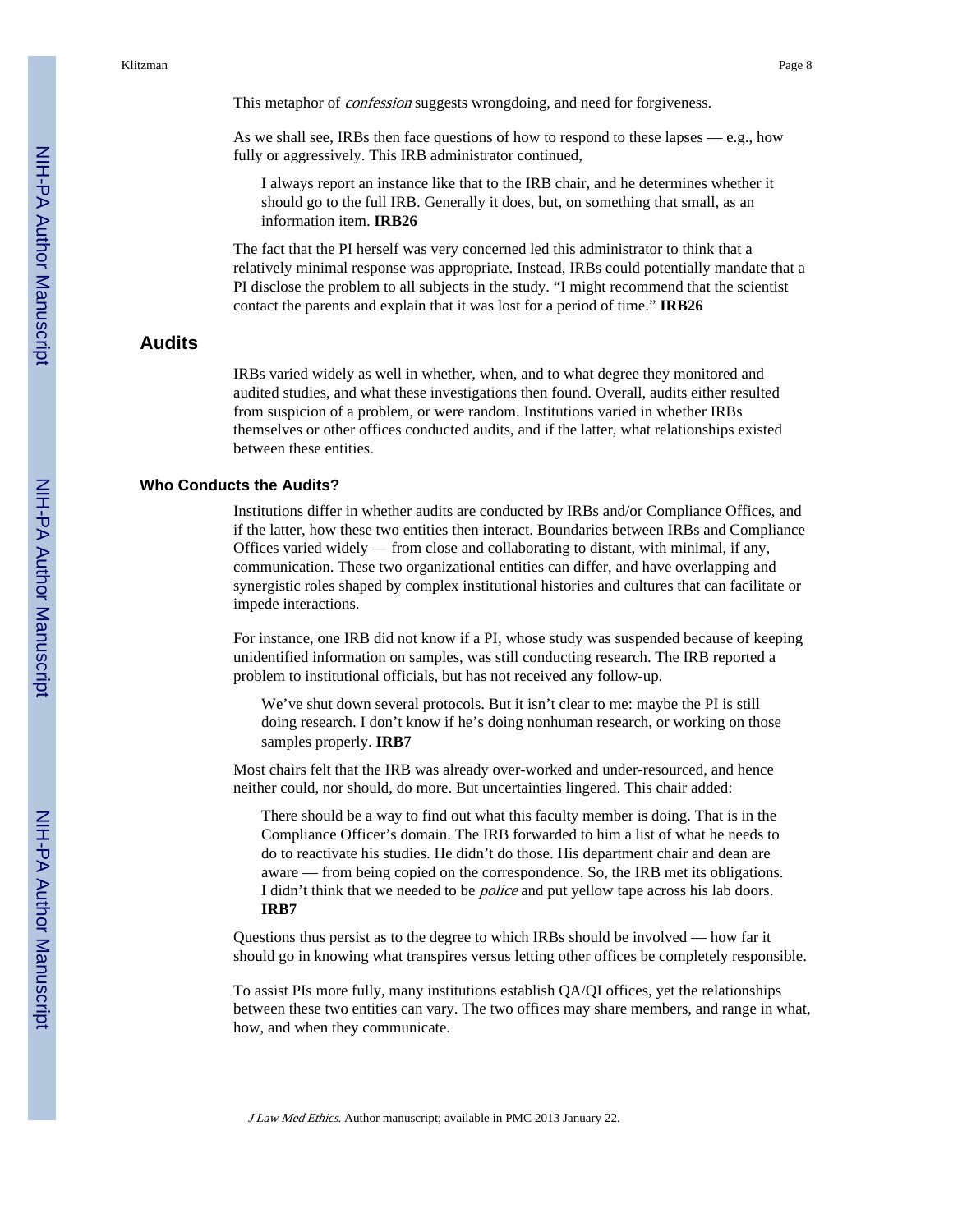At times, IRB leaders establish within their own office a QA/QI division that may help with other IRB functions. One IRB director said, "I created a QA/QI division, which serves underneath the IRB. They perform internal and external audits — for cause, and not for cause." **IRB9**

Separating IRB and QA offices can have potential advantages and disadvantages, though these may not always be clear. IRBs or PIs can request a QA investigation. But if researchers instigate the assessment, IRBs may not learn the result. As a member of both a QA committee and an IRB said:

If the IRB has a concern about a study, they will ask the QA/QI committee to go in and take a look. But we are independent from the IRB. I don't know why, or whether that's good or bad. Sometimes I think communication would be better if we were a part of the IRB. But the independence means that when researchers ask us to come, our review is very confidential, unless we find something that's reportable to the IRB. PIs tend to fix it, because it needs to be fixed. IRBs only get a report when they request us to take a look — that's happened maybe 30 times. Frequently, we find miscommunication — a sloppy IRB submission, or concerns that are now being taken care of. A study may be reporting a large number of violations. We find: six months ago, a new coordinator, really on the ball, has gone back, and done an internal audit, and found problems, and fixed them, but knew to report them as violations. That's why we're hearing about them now. **IRB11**

Thus, IRBs work in dynamic social systems that can make these issues of monitoring and reporting complex. The problems found may be concerning, but might have already been addressed by the PI, and turn out to be minor.

Many IRBs attempt to become broader "human subject protection programs," and to "change institutional culture," often reflecting national discussions. Yet the nature of these differences is not always clear, and desires to establish enhanced Compliance Offices at times appear to arise primarily because of perceived needs to avoid federal audits, more than concern about human subjects per se. One IRB chair said,

We have the elements and structure of a Human Research Protection program, but are not calling it that. I have suggested to the authorized institutional official that we do so, but the system now works OK. **IRB5**

Still, this interviewee thinks it could be improved in certain ways.

Often, a Compliance Office, not the IRB per se, performs audits, but in the complex exigencies of institutions, IRBs themselves may subsume these functions. As one interviewee said, "For the past year, the positions have been vacant, so I've been handling it." **IRB9**

#### **Types of Audits**

Audits can result from known problems, or be random. Evidence or suspicions of serious or ongoing problems and lapses can prompt "audits for cause." But the thresholds used in deciding whether to perform such an audit vary. Triggers can range from major to minor. "The two major reasons we do for-cause audits are if there's a death in a study, and if there are lapses and the PI hasn't submitted continuations on time." **IRB3**

Other IRBs audit based on intimations of possible deficiencies, looking for signs or suggestions (e.g., over-enrollment) as reasons to conduct audits for cause.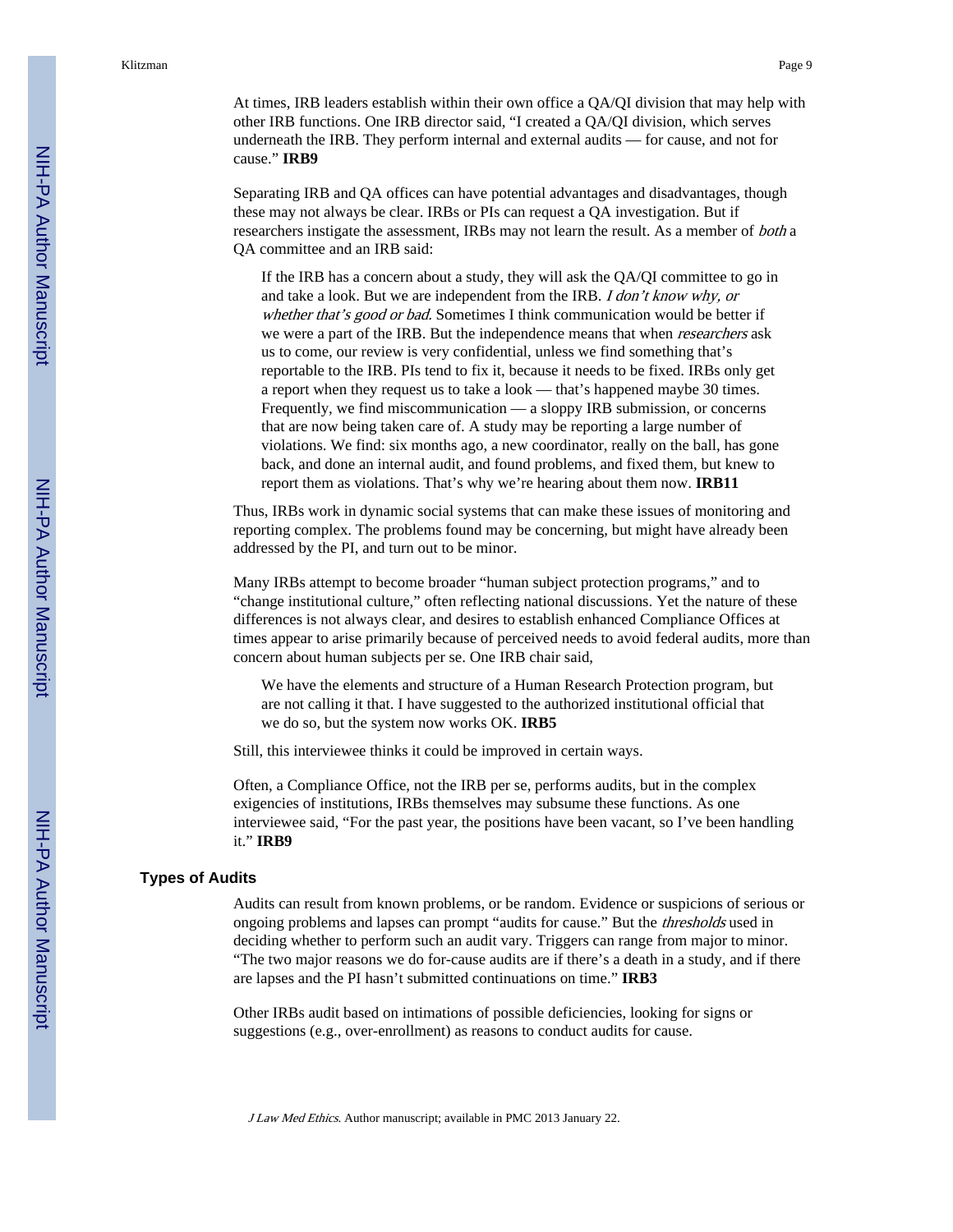Seeing a lot of serious adverse events, or a greater frequency of risk on the consent form, or an investigator over-enrolling by, say, a 100 people, are red flags that maybe we should do an audit for-cause. Are the researchers seeing a lot of unanticipated problems, or deviating from the protocol? **IRB1**

Occasionally, a PI may have a track record of ongoing problems, prompting the IRB to audit his or her research — neither wholly random, nor entirely forcause.

There are a couple of problem investigators, where the track record is such that we tend to *go looking* for things a little. We may have pharmacy staff go audit them. One PI has a track record, raising enough concern that we end up being proactive, trying to make sure there aren't problems that we aren't being told about. But that is rare. **IRB40**

The IRB then has to decide what to do when it has such suspicions about a researcher.

Other IRBs recognize the potential benefits of audits for-cause, but rarely, if ever, perform these because of lack of staff. Instead, these boards often rely only on continuing annual renewals as opportunities to assess studies post-approval. These IRBs usually expressed desires for additional staff to investigate certain studies more fully, but for the present, felt restrained.

A few rare IRBs performed random audits that were not triggered by suspicion or evidence of problems, though such investigations required additional resources. Relatively wellresourced IRBs at large institutions may even have a full-time staff person dedicated only to such random checks.

Usually, random audits uncover at least a few problems. Invariably, IRBs can discover some deficiencies. One chair said that a neurologist, for instance, who looks at a person

can almost always find some evidence that looks like brain damage. So when the Research Compliance people go in there, they can almost always find something not done right. **IRB5**

But, though random audits usually identify lapses, the significance of these deficiencies varies widely, and can be very small.

It depends what you consider problems. They almost always find something, but it may be very minor. We really look at it as an opportunity for re-enforcing education. **IRB17**

IRBs thus face decisions of how to respond — e.g., how aggressively to intervene based on the results of an audit. Depending on the findings, IRBs may stop or substantially alter a study, or only recommend additional staff and/or PI training.

The *minor* lapses these audits generally find, posing no real danger, do not significantly worry many IRBs.

We find things we don't know, or want to know about — slip-ups in doing research, things done out of the time frame window, incomplete, or undated nothing that really concerns us yet. **IRB25**

These lapses would not have been known otherwise. But this chair sees these problems as not only minor, but as occasionally better off not known, because the administrative consequences are more cumbersome than the shortcoming warrants.

Broader policy questions thus emerge of whether more such random audits should be conducted, though doing so would require additional resources. One chair whose IRB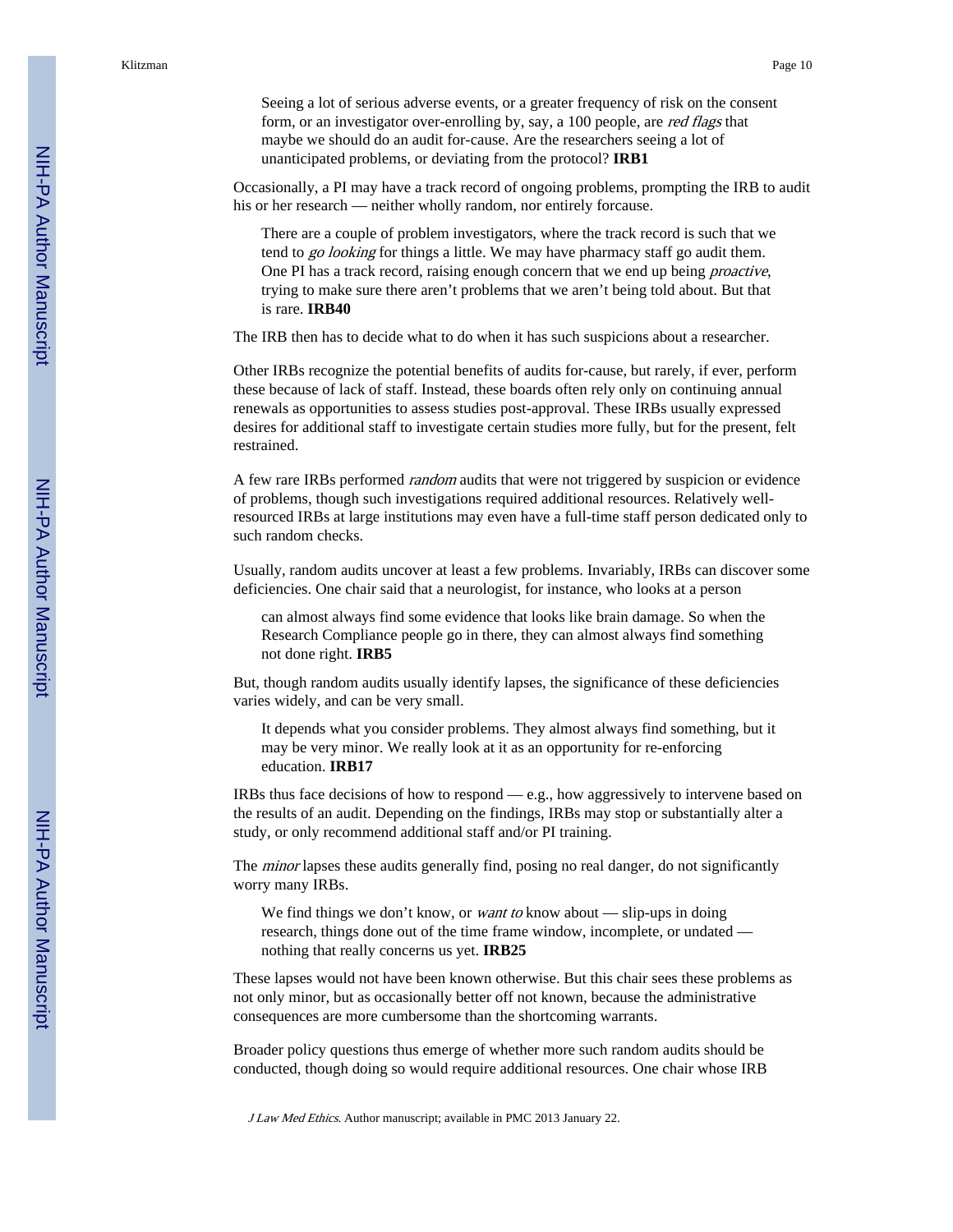conducted random audits wondered if such additional monitoring could get too aggressive or invasive. "I don't know if that would be considered too intrusive, or not." **IRB8** Not surprisingly, these audits, by their very nature, can be stressful for PIs, and IRBs may or may not try to reduce this stress to varying extents.

IRBs that conduct random audits tend to concentrate on PI-initiated, rather than industryinitiated or large multi-site studies. These IRBs felt that PI-initiated protocols have the least external oversight, and thus, IRBs seem to fear, the highest risk.

We usually audit investigator-initiated protocols, because drug companies audit theirs pretty well. Most NCI or pediatric AIDS clinical trial protocols get pretty good oversight. Investigator-initiated studies are highest risk, so we focus on them. **IRB17**

Surprisingly, IRBs tended to trust the pharmaceutical industry to oversee the studies it funds at universities. Yet they believed that drug companies are motivated to comply since the FDA reviews the results. But given drug company scandals, and the fact that IRBs discover problems beyond strict compliance, this assumption may raise concerns.

Many IRBs would like to conduct additional types of random audits, but are limited by resources.

We don't audit pharmacy logs because of time. But to come up with a *complete* picture, you have to cross-reference different documents — looking at pharmacy logs, doses logged and given to subjects, protocol violations or deviations, trying to catch them in research charts. We're left with a partial, not a complete, picture. **IRB9**

But the notion that there are essentially always problems, undetected unless actually sought, poses questions of whether that phenomenon should be accepted as inevitable, or seen as grounds for more auditing (with additional government or other funds to support such efforts).

### **Whistleblowers**

IRBs can also learn of problems not by audits, but by complaints from subjects or concerned staff who alert the IRB without the PI's knowledge. Complaints by subjects are rare, but do occur — e.g., up to once or twice every few years, but not more — and can prompt federal investigations. However, not all such reports of problems by subjects or junior staff prove valid.

Complaints are pretty rare: maybe one or two a year. A couple of people have called saying, "I was asked to be in a study. They said it was going to be this and that, and it turned out to be something else. I'm really pissed off." **IRB3**

Often, the problem turns out to be due to bad informed consent interactions.

From the patient's view, the complaint is valid. But it tends to be a failure of the informed consent process. The form said there are unknown risks. However, consent should be ongoing. **IRB3**

Research staff may complain to the IRB without the PI's knowledge, also then triggering audits for cause.

Usually, a staff person or one of the nurses thinks that things haven't been done appropriately. Some improprieties have occurred — usually through oversight, neglect, or lack of staff. Data should have been recorded in the charts, but were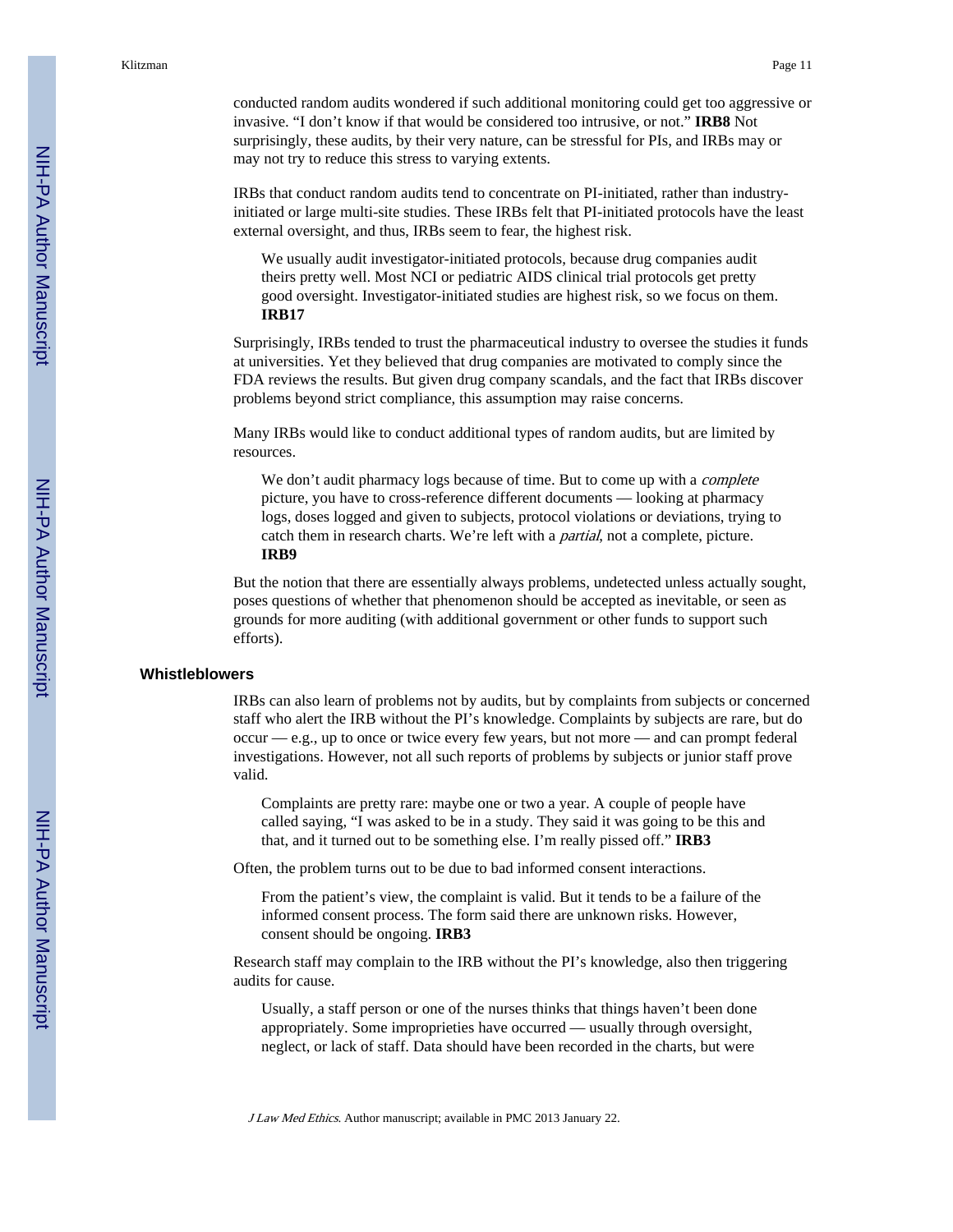written on pieces of paper. Or test results should have been filed earlier. Or researchers are going back, writing and correcting things. **IRB13**

Yet the examples of lapses offered appear relatively minor.

Nonetheless, problems emerge because whistleblowers may get penalized. Institutions may protect the PI, rather than the whistleblower. Such a fate may further discourage such complaints.

Investigators were doing unapproved procedures outside of their protocol. It turned out to be a major match of wills between the whistleblower and the upper administration. The administration didn't react very well, and ended up protecting the researcher. The whistleblower eventually left, and the investigator was more or less protected. **IRB28**

Another chair perceived such unfortunate repercussions against these informants more broadly, and would actually caution such potential informants about the risks they may face.

Whistleblowers get screwed. I see how they are treated, regardless of policy. Everyone has to hesitate before they come forward, because there are going to be negative reactions. Everywhere. **IRB27**

In part, countervailing financial and personal bonds may be long-standing, and an institution may judge the reported violation to be minor. As one IRB member commented,

There are strong personal, professional, and financial relationships collaborations between investigators and administrators. A federal regulator might consider procedures on lab mice that are not on the protocol to be major noncompliance. But to a local administrator, it's very minimal, and not worth sacrificing the researcher's career. A small tarnish, at the expense of a few little mice, is worthwhile. Our institution then gave more money to the IACUC. **IRB28**

This institution acknowledged the problem not by censoring the PI in any way, but by devoting more resources to preventing such difficulties in the future.

## **Serendipity**

IRBs may learn of RI problems relatively unexpectedly, through happenstance. For example, one research coordinator reported to the IRB that a PI was "making up" subjects. The IRB then pursued the allegation.

The project coordinator was answering some questions the IRB asked, and identified a researcher who claimed to have seen patients, but didn't actually see them. It was one of those accidental, serendipitous things, and the IRB jumped right on that and met with the researcher and her supervisor. That was the most outlandish thing I've heard of. It happens once every eight years. **IRB39**

Eventually, the IRB felt that the PI was not intentionally malicious, but had a psychiatric disorder. Still, the IRB found these problems surprising. She had strong letters of recommendation, but it turned out that her previous institution had wanted to get rid of her.

This PI is not evil, but has some serious mental health issues. It was surprising, because she had gotten here in the past two or three years, with magnificent letters of recommendation. Our university called around, and found that the letters of recommendation were magnificent because they needed to dump her. The recommenders said, "I realize she's now stuck at your institution, but we needed to dump her." There's no recourse. **IRB39**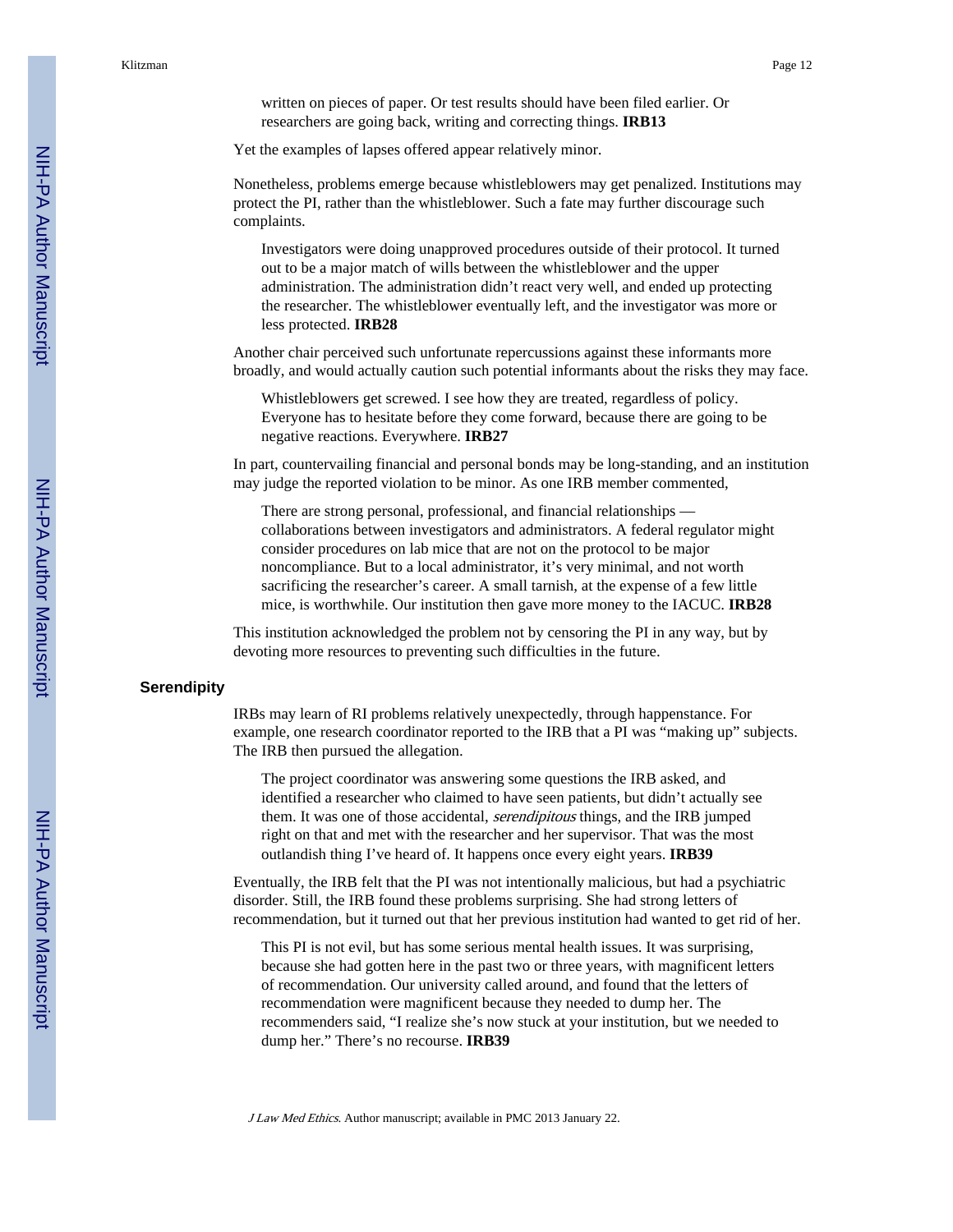A researcher's ostensible reputation may thus not predict RI violations. Here, too, the RI deviation discovered by the IRB is more significant than that usually found.

## **IRBs Cannot Detect Problems Well**

Clearly, IRBs face challenges in discovering problems that may exist — in particular, locating more serious violations (e.g., fraud). IRBs have limited abilities to uncover such deficiencies.

We're not equipped to detect the most serious kind of problem. We can tell if PIs are sloppy or late, but not if they are outright defrauding us, lying, withholding, or making stuff up. **IRB32**

Research participants or staff who observe problems may not in fact report them to the IRB. Indeed, chairs may worry that they do not receive more complaints — especially from subjects. Yet study participants may feel intimidated or unempowered in expressing criticism.

It bothers me that more problems aren't reported. Either researchers are all doing a great job, or participants may not feel comfortable complaining. We've got this big university, with big fancy researchers with big names and titles. Maybe subjects don't feel comfortable saying, "The needle prick hurt, and I've now got a big hematoma." **IRB28**

Similarly, a few chairs say that they *expect* a certain prevalence of protocol violations and serious, unanticipated adverse events, and may be suspicious if PIs do not report any.

If we expect to have adverse events from a study, and hear nothing, we get concerned. If we don't get a satisfactory answer at the continuing review, we will usually audit, and find bad record keeping. **IRB11**

Yet as above, not all IRBs have the resources to conduct audits, and/or proceed to do so.

## **Causes of Problems**

As suggested above, RI problems may result from a range of factors. Occasionally, psychiatric problems can lead to lapses. But more commonly, problems stemmed from poor education about the regulations among PIs and their staff and trainees, and unintentional errors ("miseducation of a co-investigator, RA, nurse, or coordinator" **IRB9**). Specifically, researchers or their staff may not fully know the regulations. Interviewees tended to feel that almost all PIs conducted research without serious RI violations. Worrisome lapses, when occurring, usually resulted from ignorance, not intentional deception. "The vast majority of people do things right. Those who don't mostly err out of ignorance, not because they are trying to play the system, or get rich." **IRB4**

In addition, PIs were overextended, with insufficient time to adequately train or monitor staff (e.g., "The PI's off in China and India doing research much of the time"). Email contact alone can prove inadequate for supervising and monitoring. Staff turnover can also pose problems — e.g., a project coordinator may leave and not be rapidly or adequately replaced.

The responsibilities of PIs for graduate student research can also be blurry. Senior PIs may insufficiently supervise graduate students who in turn have inadequate training and experience working with IRBs and/or conducting research. In these situations, PIs may not fully admit or fulfill responsibilities.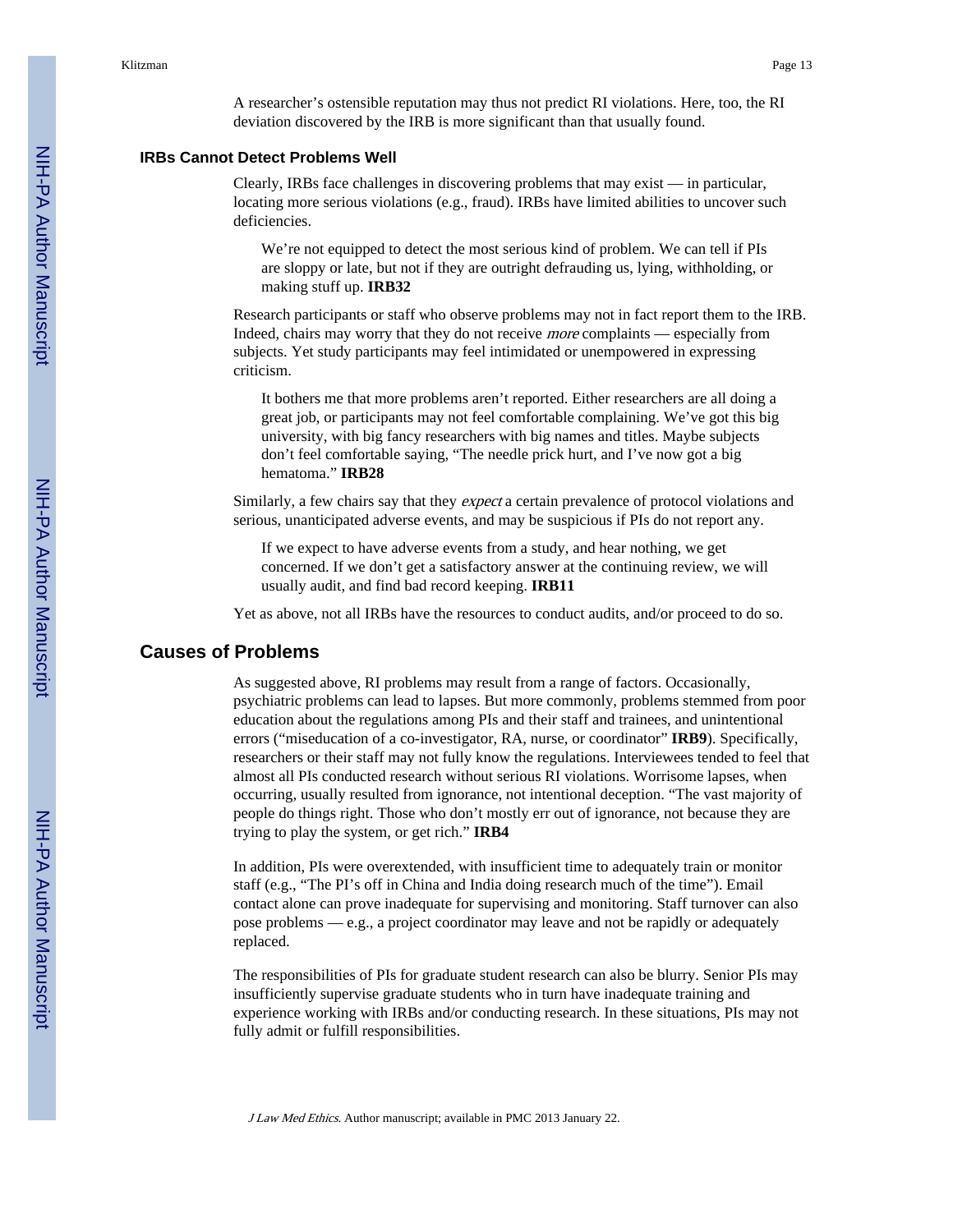Researchers who lost their privileges due to research integrity issues mostly… weren't bad apples. It was a culmination of being overworked and overstretched, giving a lot of responsibility to a graduate student, but not overseeing or supervising appropriately. A lot of things got out of hand, which the grad student didn't realize. But the PI was ultimately responsible, and did not follow-up, or properly supervise. **IRB27**

IRBs may thus also perceive and respond to a cumulative pattern of violations over time, rather than a single error.

A trainee might make errors without the PI knowing — e.g., starting subjects in a protocol before it is approved.

In a relatively moderate risk protocol, the graduate student enrolled subjects before the protocol was even approved, because some consent form issues were still up in the air. The student collected data. The PI was not aware. He was on this campus, but the grad student was elsewhere. The PI just lost track of what was going on, and of how important supervision was. **IRB27**

Tensions exist as to whether supervisors should be solely versus primarily responsible for graduate study work, and how much the students themselves should be accountable. IRBs may want to hold faculty completely responsible, who may resist this role, or perform it perfunctorily or half-heartedly. Moreover, if faculty are fully responsible for graduate students, questions surface as to whether these students would then be less accountable for their own work.

We allow a graduate student to be the PI. But we are changing that to require the faculty member be the PI, and have the student be a collaborator. But the faculty feel they'd be directly accountable for the students' actions, and that the students would not be, if they act inappropriately on that protocol. **IRB28**

## **Responses to PI Problems**

As mentioned earlier, once detecting a problem, IRBs have to decide how, at all, to respond, and face a range of options from more to less serious. IRBs can "mandate change, or terminate the study, or report these to the FDA or OHRP." **IRB5** As above, for relatively minor lapses, IRBs may suspend a faculty member's ability to conduct research based not on a single episode, but on repeated violations, even if these are each relatively minor.

Several types of problems present additional dilemmas — e.g., what to do if data were already collected though the study had not complied with regulations. If a PI may have enrolled participants without having renewed the protocol, or without proper informed consent, IRBs then have to judge whether the PI has to re-contact all of the participants, or can use the data nonetheless. The IRB might allow use of the data from already enrolled subjects in minimal risk studies, but not from more invasive or risky studies.

## **Conclusions**

These data suggest that IRBs become involved in a variety of RI problems, broadly defined, and face challenges in doing so — e.g., in deciding how and when. IRBs often define and view RI broadly to include issues of researcher noncompliance with regulations in ways that can affect human subject protection. While many institutions establish separate Compliance Offices, the boundaries and relationships between these entities and IRBs vary considerably, such that many IRBs themselves discover and monitor RI violations, and struggle with questions of how to respond to these.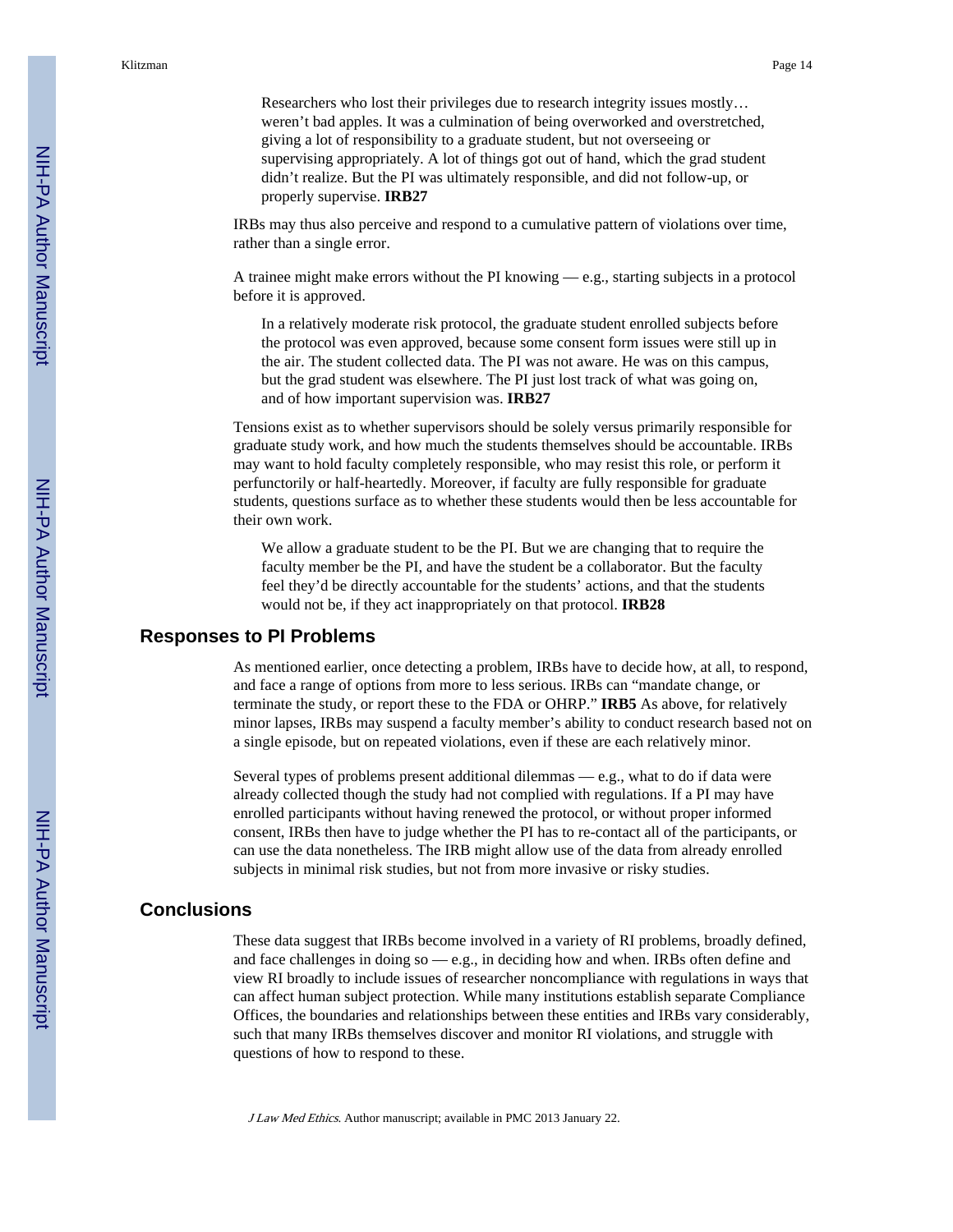IRBs detect RI problems that appear mostly minor, but are not all negligible or dismissible. IRBs find unsubmitted studies, and undisclosed changes to inclusion/exclusion criteria, sample size, study arms, and timing of participant visits (i.e., outside of prespecified periods). Though many problems involve only paperwork (i.e., "no one is hurt"), others raise greater concerns (e.g., fabricating subjects), though rarely.

IRBs may learn of RI problems through continuing annual reviews, self-reports by PIs or their staff, random or for-cause audits, and complaints by staff (of which the PI may not be aware) or subjects. Subjects contacted IRBs to complain only rarely: at most no more than one to two times every year or so. Yet these mechanisms of detection are all limited. In the end, IRBs cannot detect all RI problems.

IRBs emerge here as operating within, and as part of, complex social systems that involve larger academic institutions, including compliance offices, PIs, research staff, subjects, and outside federal agencies. The relationships between these entities involve intricate types and patterns of communication, with various kinds of information requested and/or provided about a range of experiences and behaviors. The flow of this information can be hampered or facilitated in several ways.

Studies of IRBs thus need to include understandings of not only official formal regulations, but day-to-day interactions and experiences — the manifold ways policies and guidelines are in fact interpreted, applied, and shaped within dynamic social systems.

Parsons wrote that social systems establish formal rewards and punishments, as well as "unplanned and largely unconscious mechanisms which serve to counteract deviant tendencies"26 to reverse vicious cycles that may trigger alienation and hence more deviance. The data here highlight the importance of understanding how institutions do or should try to identify cases of "deviance," and decide how many resources to use in so doing.

In drawing on Parson's theoretical framework, questions arise of whether RI violations indeed constitute deviance. Parsons defines deviance as "to depart from conformity with the normative standards which have come to be set up as the common culture."27 But operationalizing this definition poses problems. These data highlight how definitions of deviance (i.e., of "integrity") can differ, causing strains. In certain ways, RI violations clearly constitute deviance since the federal regulations are the stated rules of the organization. However, the present data suggest that these violations are generally minor. Still, a researcher may feel that she is making only "minor" changes in a protocol, therefore not diminishing the integrity of the project. Tensions can thus emerge because researchers do not always agree with IRBs that these behaviors are in fact deviant.

These data suggest, too, that in assessing RI violations, IRBs seek to gauge issues of intent, and in so doing, confront gray areas. The cause of RI problems often appears unintentional. But conscious or unconscious attitudes may underlie some PIs' "sloppiness," and be difficult to discern. Work motivation can stem from both social and psychological factors.28

In general, deviance may result partly from perceived injustice.29 PIs may feel that increased regulations and amounts of paperwork are unjustifiably being imposed on them. IRBs should be aware of these views, and possibly consider them in making and carrying out decisions.

Robert Merton30 suggests that while conformity may meet cultural goals (e.g., career success) and institutional means of attaining these, innovation may entail acceptance of cultural goals, but rejection of institutional means. Thus, conformity may be particularly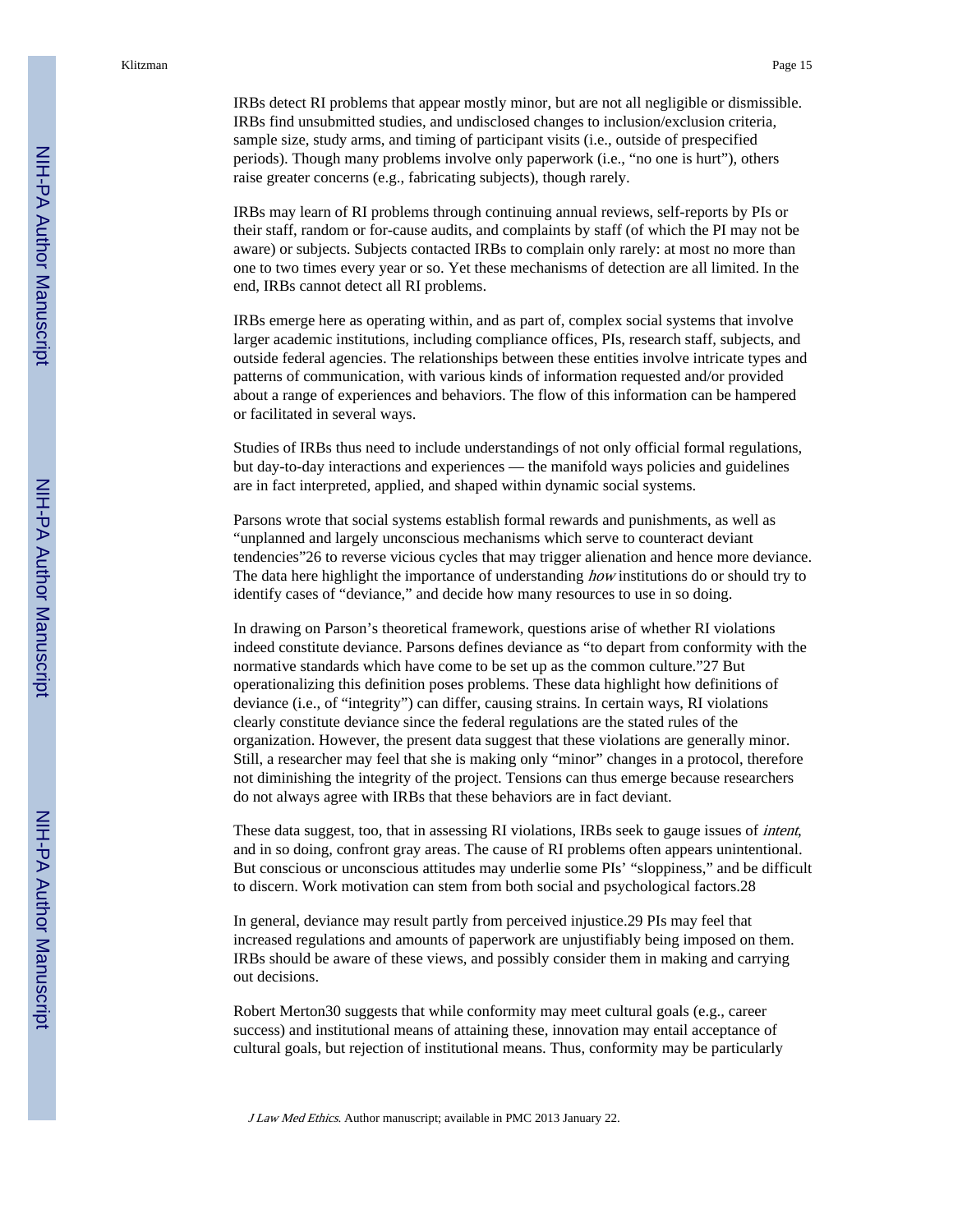hard for researchers, who, by definition, tend to be innovators, opposed to accepted ways of thinking. IRBs might take this into account as well.

These data pose critical questions of whether IRBs should be more fully and systematically involved in monitoring and responding to RI issues, and if so, how. The IOM31 calls for institutions to enhance research monitoring, but for separation of IRBs from institutional compliance offices. The present data suggest that such differentiation can be hazy and challenging. IRBs review protocols in detail and can potentially spot problems. To have other offices monitor studies as well could create duplication of efforts, and thus inefficiencies. Oversight of the compliance of an institution overall, and of individual researchers and studies can, in fact overlap, and be hard to disentangle. Moreover, separate compliance offices do not always disclose their findings and decisions to IRBs, generating frustration, confusion, and inefficiency.

One could argue that according to the federal regulations, narrowly defined, such duties lie outside the scope of the IRB, and that IRBs should thus not be engaged. But the boundaries between assessments of integrity and of potential risks and benefits to subjects often appear blurry: RI issues can affect the potential risks and benefits to subjects, and thus fall within the IRB's purview. At times, IRBs can perform unique functions, uncovering and responding to lapses in RI.

But these functions, if they fall under IRBs' mandate, pose dilemmas — e.g., whether these boards should devote more resources to these activities than at present. Currently, discovery of these problems often relies on limited mechanisms and serendipity. If these activities are deemed important, more resources would be beneficial. Especially as the amount and complexity of research increases, more support for such monitoring would appear indicated. Yet questions then emerge of how much is needed and when such resources should be used. Research that is potentially more invasive may warrant heightened scrutiny. Yet surprisingly, these chairs often felt that they could monitor industry-funded research less than other studies, since industry funders were already overseeing it. This belief raises concerns, given drug company scandals that have occurred. Though one might argue that such scandals frequently relate to marketing, rather than compliance, RI issues, broadly construed, can involve IRBs and are often entailed as well. These phenomena require additional research, too.

Dilemmas also emerge as to what thresholds should be used for standards. The fact that an audit can almost invariably uncover problems poses quandaries as to whether more audits should be conducted, and why or why not — e.g., whether the kinds and extents of the violations found justify the expenditures that such additional investigations would require. Alternatively, if the standard in research ethics is deemed not to be "perfection," questions emerge of whether the expectation should be changed. In clinical care, frequently involving the "art" of doctoring, with uncertainties and subjective human judgments, "perfection" is not always expected. Errors occur, though hopefully they are only minor. But it is unclear whether a lowered expectation and standard should then be employed in research, where presumably, findings and procedures are objective and replicable.

Clarification of policies may also be beneficial — e.g., whether PIs need to notify IRBs of every minor change in a protocol, and if not, which minor alterations require review and approval (that in some institutions can take a few weeks, delaying studies). Concerns arise, however, since PIs and IRBs may define "mere paperwork" and "small changes" differently, and PIs may consider certain changes "minor" that are actually more significant, and alter the risk-benefit ratio. Questions surface, too, of whether PIs can use data collected when protocols were non-compliant, and if permissible, when and why.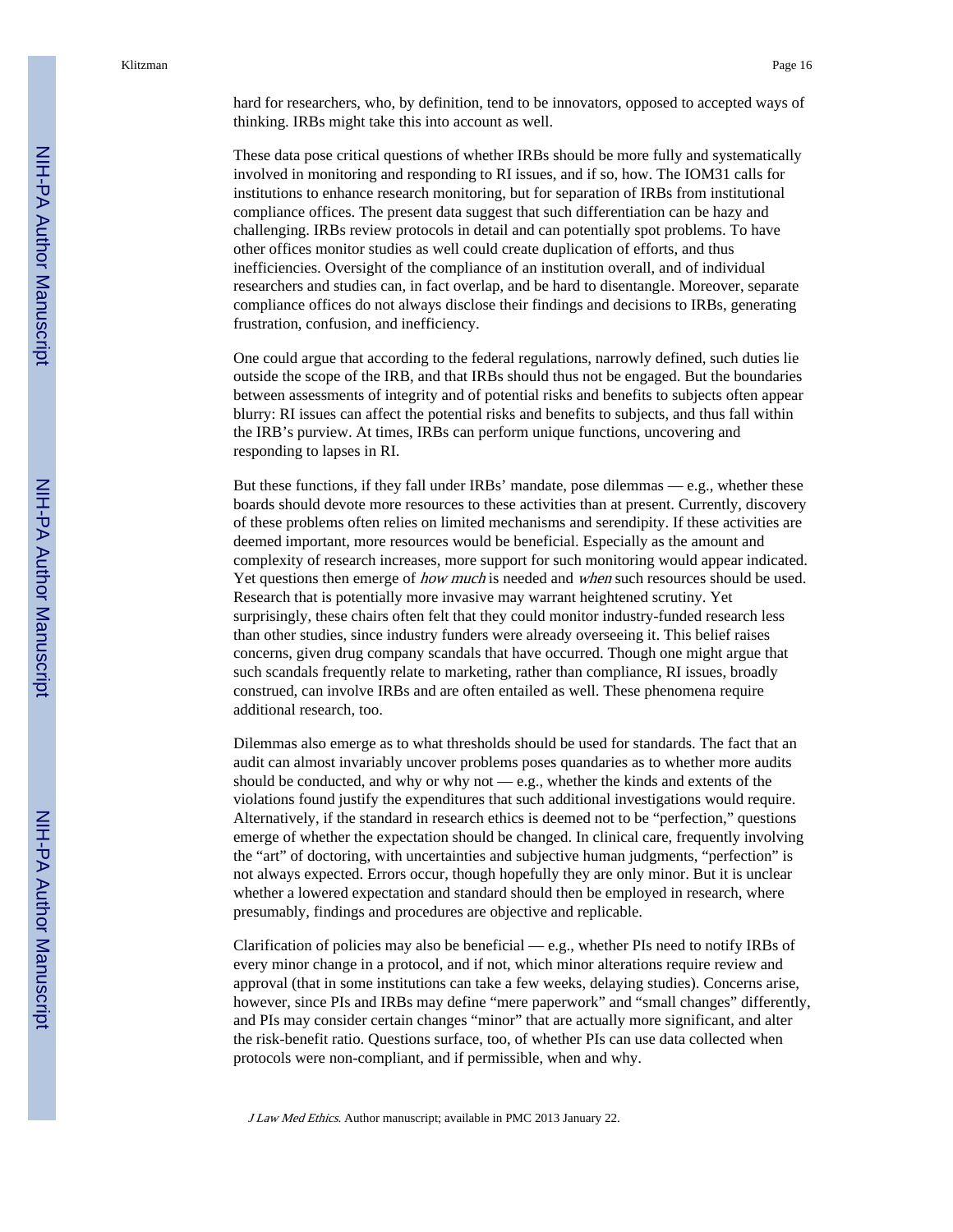Larger questions underlie these issues: ultimately, how IRBs do and should decide whether to trust versus closely monitor individual PI integrity. Trust has received increased attention from philosophers and social scientists, but in many ways remains an amorphous concept.32 Trust can facilitate and streamline many interactions, but become attenuated and fragile as the size and complexity of research enterprises burgeon. IRBs may need evidence (through monitoring) to assess whether trust is warranted, but how much and what kinds of such data are necessary is unclear.

The good news here is that overall, the frequency of RI problems appear relatively low. Hence, IRB critics might aver that IRBs need not expand their monitoring activities, and/or can even decrease them. But IRBs do discover that RI problems can be of concern and might otherwise not be detected. In addition, PIs may not be reliable to wholly self-regulate, since they may not know or correctly self-apply federal regulations. Unfortunately, the actual baseline frequency of RI problems remains unknown. Such data are needed to enable policymakers to consider whether the rate and seriousness of these problems are high enough to warrant additional resources. Yet determining such rates of non-compliance itself faces several obstacles, as violations may be under-reported and even hidden by PIs.

Understandably, PIs may resent such monitoring, but research involves public trust, especially since the government funds much of it. Such transparency and scrutiny are vital. However, inevitably, tensions may continue with PIs, who see these regulations as an imposition.

That staff who report problems to IRBs may be seen as "whistleblowers" who may then be penalized in the institution is also worrisome. Such castigation can deter reporting to the IRB. Mechanisms to counter and avoid such negative repercussions, though established by institutions, can still prove insufficient. Indeed, state protections vary, and their effectiveness has been questioned.33

It is also not clear whether the current relatively low frequency of complaints by subjects is appropriate, or whether IRBs should encourage participants to provide more feedback. Staff complaints may be low because of fears of backlash, but can potentially help improve research within institutions. Arguably, IRBs should encourage subjects to provide more feedback (whether good or bad) concerning study participation. A disadvantage of seeking such feedback is that complaints may require investigation by the IRB, which requires resources, and surely not all complaints will prove valid. But such input can potentially yield valuable information about studies already approved by the IRB. Perhaps subjects can be more routinely asked to complete "evaluation" forms about their participation, in which they are asked how satisfied or dissatisfied they are with their participation, and whether aspects of the experiences could be improved. Such information could be useful to both researchers and IRBs regarding not only potential problems, but effective aspects of the research process, and of subject protection. Thus, feedback could yield potential benefits that should be seriously considered.

Questions arise of whether other means may be effective besides monitoring and responding to deviance — i.e., whether institutions can and should promote conformity with RI in other ways. Katz and Kahn34 identified four patterns of motivation within institutions to promote organizational effectiveness: legal compliance (backed by use of penalties), use of rewards, self-expression, and internalization of organizational goals. Institutions seek to have researchers conform to RI norms, but rely primarily on legal compliance, and fear of repercussions, not rewards, per se. Hence, PIs may not fully embrace this institutional goal. Perhaps rewards can help, and be considered (e.g., public announcements of successful research grants, papers, and findings). IRBs may want researchers to internalize these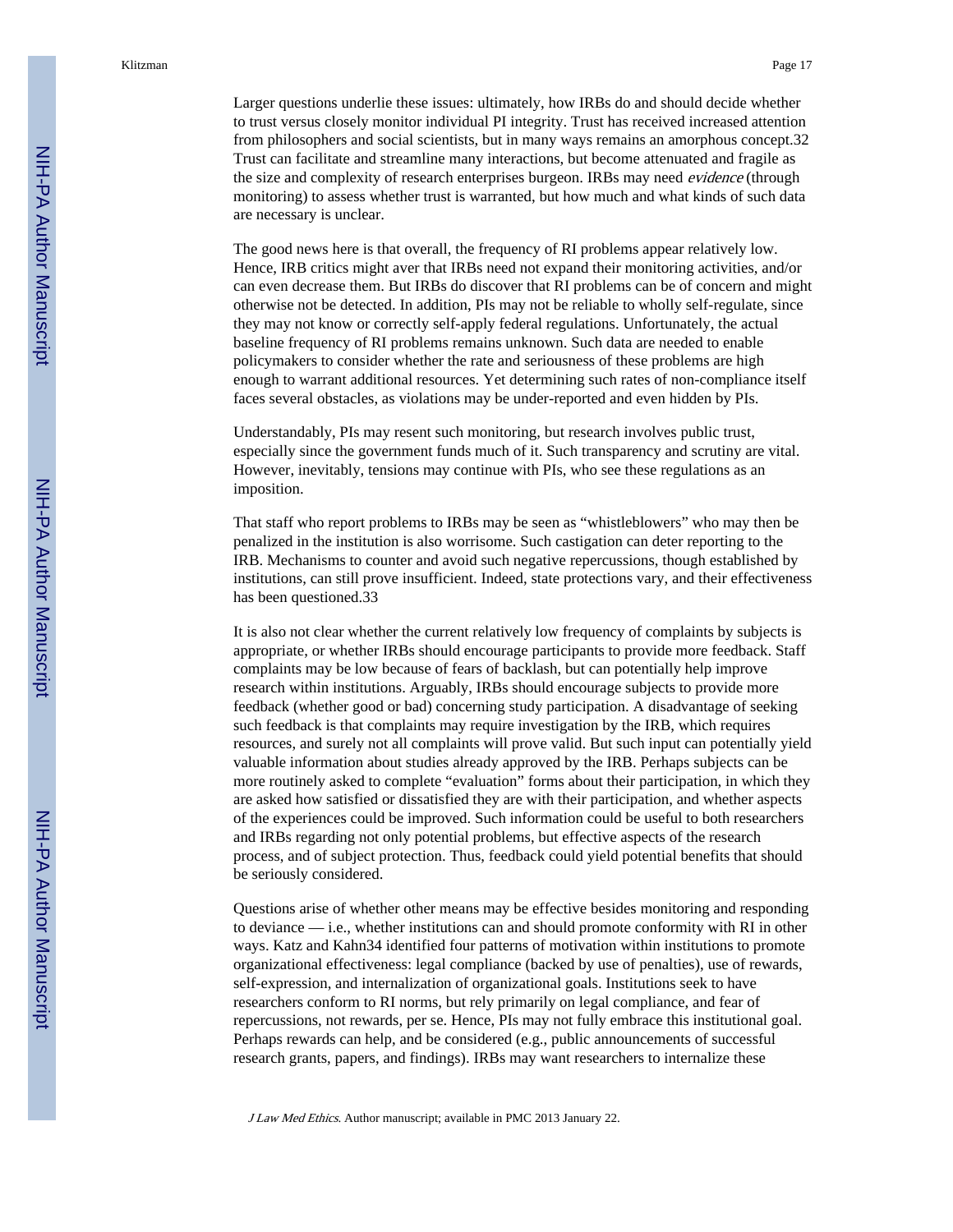values, but encourage only legal compliance. In contrast, internalization may depend on the congruence of the goals with the individual's needs and values, active involvement in organizational decisions and fair dispersal of rewards received by the organization, and thus may be far more difficult.35 Unfortunately, PIs may see their needs (e.g., advancing research) as conflicting with RI regulations.

These data have critical implications for future studies — e.g., to examine more fully on larger samples how often subjects and staff in fact complain to the IRB about studies, and how IRBs respond. More research is needed, too, to understand how IRBs in fact function within the complex dynamics and social systems of medical institutions (e.g., the nature of their relationships with compliance and other institutional offices, and individual PIs and studies, when suspecting compliance or other problems), and how IRBs develop, investigate, and judge potential problems. Unfortunately, in general, relatively few in-depth studies have been conducted of how IRBs make decisions. Anecdotally, IRBs have often resisted examination of their decision making. Yet, such research can have important benefits, and IRBs should encourage it in order to improve trust from researchers and study subjects, and the public at large.

This study has several potential limitations. These data are based on in-depth interviews with individual IRB members and chairs, and did not include direct observation of IRBs making decisions, or investigation of IRB written records. Future research can also observe IRBs and examine such records. However, such additional data may be difficult to obtain if, for instance, IRBs require obtaining consent from all IRB members, as well as from the PIs and funders of protocols. However, the present data provide important insights on these issues. In addition, these interviews probed respondents' experiences and views at present and in the recent past, but not prospectively over time to assess whether they changed their views, and if so, why. Future research can explore these issues over time as well.

In short, these data illustrate that IRBs are in fact involved in RI issues broadly construed in complex ways, monitoring studies and finding RI problems, but vary in whether and how they respond to these lapses. IRBs' roles here are often indirect and not fully systematic, thus raising questions of whether these functions should be enhanced, and if so, to what degree, and how. As the complexity and amount of research rises, these realms require heightened investigation and discussion.

## **Acknowledgments**

The author would like to thank Meghan Sweeney, B.A., Jason Keehn, B.S., Renée Fox, Ph.D., and Paul Appelbaum, M.D., for their assistance with this manuscript.

## **Appendix A: Sample Questions from Semi-Structured Interview\***

- **•** How do you define research integrity (RI)? What has been the most difficult case concerning RI that you have faced? What kinds of issues arose? Do you think IRBs and PIs view RI differently or apply RI standards differently, and if so, how? Have you seen problems in researcher noncompliance with IRB regulations or mandates? If so, what kinds of problems?
- **•** What are the barriers and facilitators in IRBs monitoring and addressing RI problems? Do you perceive any gray areas or problems weighing issues about RI? If so, what?
- **•** Is your IRB more cautious about some researchers than others? Why? In general, do PIs treat your IRB with respect?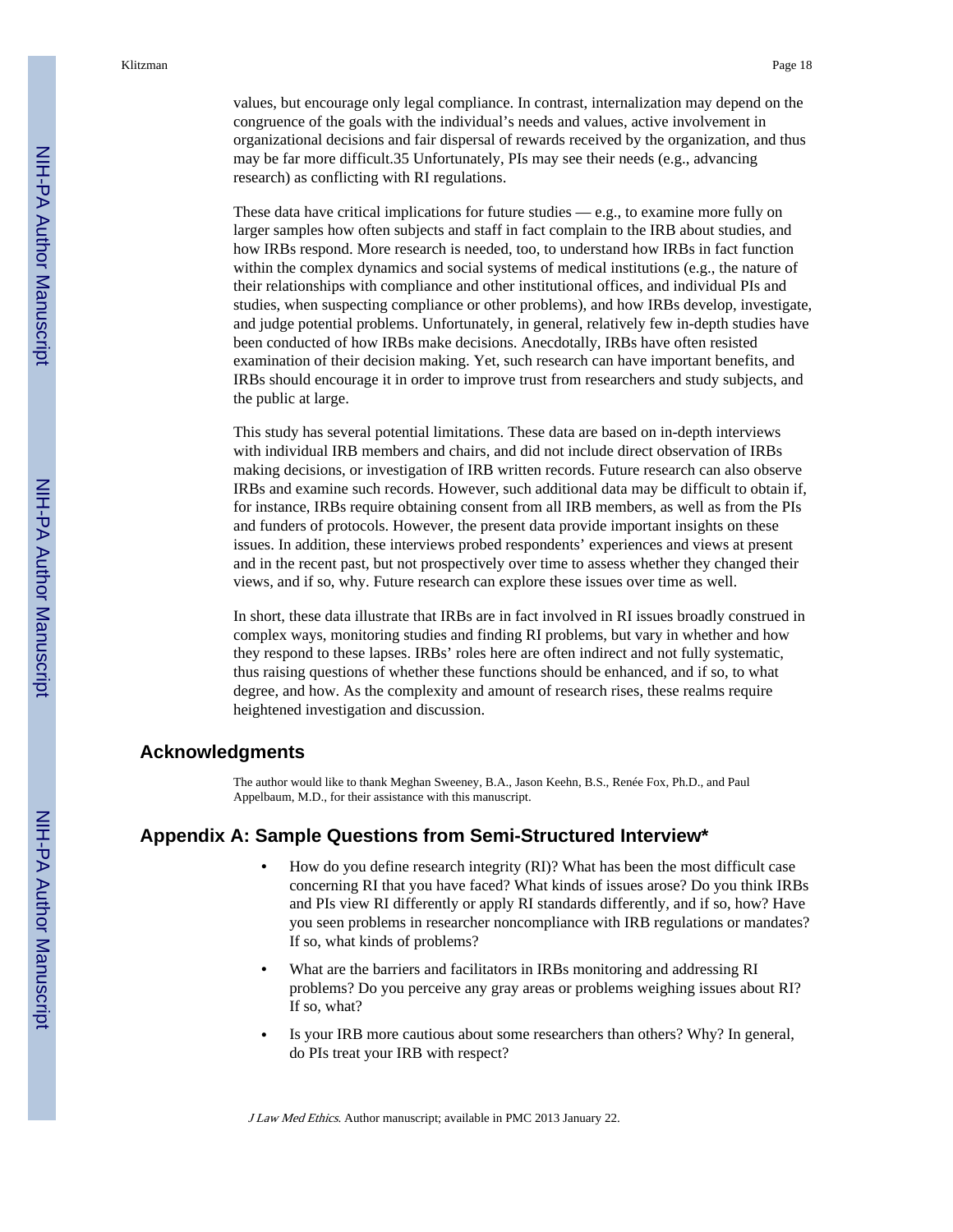Klitzman Page 19

- **•** What kinds of conflicts, if any, has your IRB faced with your institution?
- **•** Has your IRB discussed sanctions against PIs?
- **•** Do you think a centralized IRB rather than local IRBs would have advantages concerning RI and other areas? If so, what?
- **•** What do you think makes an IRB work well or not in monitoring and responding to RI?
- **•** Do you have any other thoughts about these issues?

\*Note: Additional follow-up questions were asked, as appropriate, with each participant.

## **References**

- 1. Kennedy D. Responding to Fraud. Science. 2006; 314(no. 5804):1353. [PubMed: 17138870]
- 2. Institute of Medicine, Committee on Assessing the System for Protecting Human Research Participants. Responsible Research: A Systems Approach to Protecting Research Participants. Federman, DD.; Hanna, KE.; Rodriguez, LL., editors. National Academies Press; Washington, D.C.: 2002.
- 3. NBAC; the DHHS Office of Inspector General; the General Accounting Office. the Advisory Committee on Human Radiation Experiments, the President's Commission for the Study of Ethical Problems in Medicine and Biomedical and Behavioral Research, and the National Commission for the Protection of Human Subjects of Biomedical and Behavioral Research, as cited. Responsible Research: A Systems Approach to Protecting Research Participants. 2003
- 4. Department of Health & Human Services, Office of Inspector General. Draft OIG Compliance Program Guidance for Recipients of PHS Research Awards. U.S. Government Printing Office; Washington, D.C.: 2005. available at <[http://oig.hhs.gov/fraud/docs/complianceguidance/PHS](http://oig.hhs.gov/fraud/docs/complianceguidance/PHSResearchAwardsDraftCPG.pdf) [Research Awards Draft CPG.pdf](http://oig.hhs.gov/fraud/docs/complianceguidance/PHSResearchAwardsDraftCPG.pdf)>
- 5. Grant G, Guyton O, Forrester R. Creating Effective Research Compliance Programs in Academic Institutions. Academic Medicine. 1999; 74(no. 9):951–971. [PubMed: 10498087]
- 6. Heath E. The IRB's Monitoring Function: Four Concepts of Monitoring. IRB: Ethics and Human Research. 1979; 1(no. 5):1–3. 12.
- 7. Weijer C, Shapiro S, Fuks A, Glass KC, Skrutkowska M. Monitoring Clinical Research: An Obligation Unfulfilled. Canadian Medical Association Journal. 1995; 152(no. 12):1973–1980. [PubMed: 7780907]
- 8. Greene SM, Geiger AM. A Review Finds that Multi-center Studies Face Substantial Challenges but Strategies Exist to Achieve Institutional Review Board Approval. Journal of Clinical Epidemiology. 2006; 59(no. 8):784–790. [PubMed: 16828670]
- 9. Jones J, White L, Pool L, Dougherty J. Structure and Practice of Institutional Review Boards in the United States. Academic Emergency Medicine. 1996; 3(no. 8):804–809. [PubMed: 8853678]
- 10. Parsons, T. The Social System. Free Press; Glencoe, Ill: 1951.
- 11. Stevenson, A.; Siefring, J.; Brown, L.; Trumble, WR., editors. Oxford English Dictionary. Oxford University Press; Oxford: 2002.
- 12. U.S. Department of Health and Human Services, Office of Research Integrity. [retrieved September 8, 2005] Research – Extramural. available at <[http://ori.hhs.gov/research/extra/](http://ori.hhs.gov/research/extra/index.shtml) [index.shtml](http://ori.hhs.gov/research/extra/index.shtml)> (last visited May 12, 2011)
- 13. Martinson B, Anderson M, de Vries R. Scientists Behaving Badly. Nature. 2005; 435(no. 9):737– 738. [PubMed: 15944677]
- 14. Korenman SG, Berk R, Wenger NS, Lew V. Evaluation of the Research Norms of Scientists and Administrators Responsible for Academic Research Integrity. JAMA. 1998; 279(no. 1):41–47. [PubMed: 9424042]
- 15. Mello M, Clarridge B, Studdert D. Academic Medical Centers' Standards for Clinical-Trial Agreements with Industry. New England Journal of Medicine. 2005; 352(no. 21):2202–210.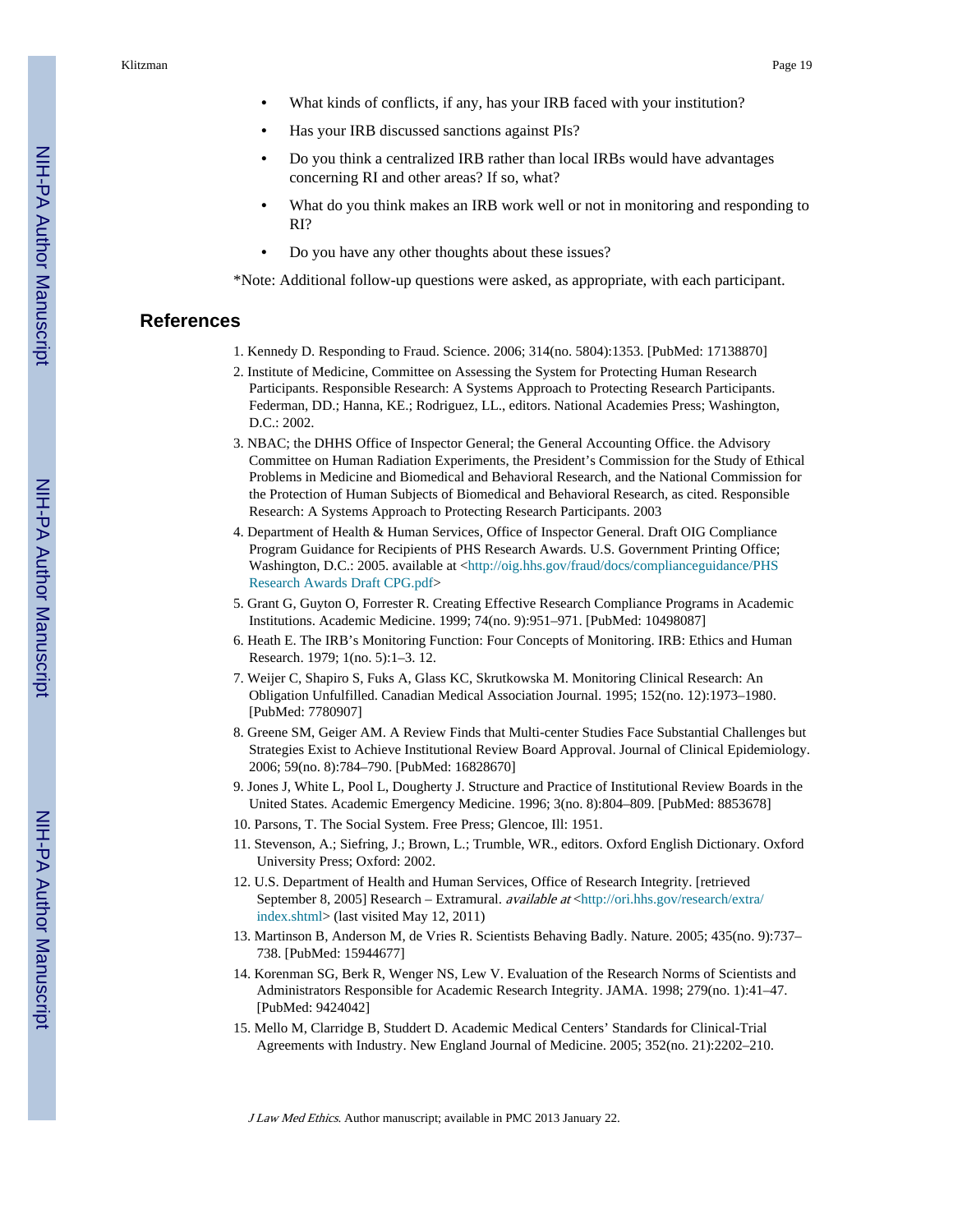[PubMed: 15917385] Koocher, G.; Keith-Speigel, P. IRB Researcher Assessment Tool (IRB-RAT): A User's Guide. Harvard Medical School; Boston: 2005.

- 16. Office of Inspector General. Institutional Review Boards: Their Role in Reviewing Approved Research. U.S. Government Printing Office; Washington, D.C.: 1998a. DHHS Publication No. OEI-01-97-00190Office of Inspector General. Institutional Review Boards: Promising Approaches. U.S. Government Printing Office; Washington, D.C.: 1998b. DHHS Publication No. OEI-01-91-00191Office of Inspector General. Institutional Review Boards: The Emergence of Independent Boards. U.S. Government Printing Office; Washington, D.C.: 1998c. DHHS Publication No. OEI-01-97-00192Office of Inspector General, Department of Health and Human Services. Institutional Review Boards: A Time for Reform. U.S. Government Printing Office; Washington, D.C.: 1998d. DHHS Publication No. OEI-01-97-00193Office of Inspector General. Protecting Human Research Subjects: Status of Recommendations. U.S. Government Printing Office; Washington, D.C.: 2000a. DHHS Publication No. OEI-01-97-00197Office of Inspector General. Recruiting Human Subjects: Pressure in Industry-Sponsored Clinical Research. U.S. Government Printing Office; Washington, D.C.: 2000b. DHHS Publication No. OEI-01-97-00195Office of Inspector General. Recruiting Human Subject: Sample Guidelines for Practice. U.S. Government Printing Office; Washington, D.C.: 2000c. DHHS Publication No. OEI-01-97-00196Office of Inspector General. Clinical Trial Web Sites: A Promising Tool to Foster Informed Consent. U.S. Government Printing Office; Washington, D.C.: 2002. DHHS Publication No. OEI-01-97-00198Moreno J, Caplan A, Wolpe P, the Members of the Project on Informed Consent, Human Research Ethics Group. Updating Protections for Human Subjects Involved in Research. Gov of the American Medical Association. 1998; 280(no. 22):1951– 1958.Burman W, Reves R, Cohn D, Schooley R. Breaking the Camel's Back: Multicenter Clinical Trials and Local Institutional Review Boards. Annals of Internal Medicine. 2001; 134(no. 2):152– 157. [PubMed: 11177319]
- 17. Campbell EG, Weissman JS, Clarridge B, Yucel R, Causino N, Blumenthal D. Characteristics of Medical School Faculty Members Serving on Institutional Review Boards: Results of a National Survey. Academic Medicine. 2003; 78(no. 8):831–836. [PubMed: 12915379]
- 18. Greene SM, Geiger AM. A Review Finds That Multi-center Studies Face Substantial Challenges but Strategies Exist to Achieve Institutional Review Board Approval. Journal of Clinical Epidemiology. 2006; 59(no. 8):784–790. [PubMed: 16828670]
- 19. Klitzman R. How Local IRBs View Central IRBs in the US. BMC Medical Ethics. 2011; 12(no. 13)
- 20. Klitzman R. 'Members of the Same Club': Challenges and Decisions Faced by US IRBs in Identifying and Managing Conflicts of Interest. PLoS ONE. (in press).
- 21. Klitzman R. The Myth of Community Differences as the Cause of Variations among IRBs. AJOB Primary Research. (in press).
- 22. Klitzman R. US IRBs Confronting Research in the Developing World. Developing World Bioethics. (in press).
- 23. See Klitzman. supra note 19; Klitzman. supra note 21
- 24. Geertz, C. Interpretation of Cultures: Selected Essays. Basic Books; New York: 1973.
- 25. Strauss, A.; Corbin, J. Basics of Qualitative Research Techniques and Procedures for Developing Grounded Theory. Sage Publications; Newbury Park: 1990.
- 26. See Jones, et al. supra note 9
- 27. Id
- 28. Leonard NH, Beauvais LL, Scholl RW. Work Motivation: The Incorporation of Self-Concept-Based Processes. Human Relations. 1999; 52(no. 8):969–998.
- 29. See Jones, et al. supra note 9; Koocher GP. The IRB Paradox: Could the Protectors Also Encourage Deceit? Ethics & Behavior. 2005; 15(no. 4):339–349. [PubMed: 16578924]
- 30. Merton RK. Social Structure and Anomie. American Sociological Review. 1938; 3(no. 5):672– 682.
- 31. See Kennedy. supra note 1
- 32. Tyler, T.; Kramer, R. Whither Trust?. In: Kramer, R.; Tyler, T., editors. Trust in Organizations. Sage; Thousand Oaks, Calif.: 1996. Hardin, R. Trust and Trustworthiness. Russell Sage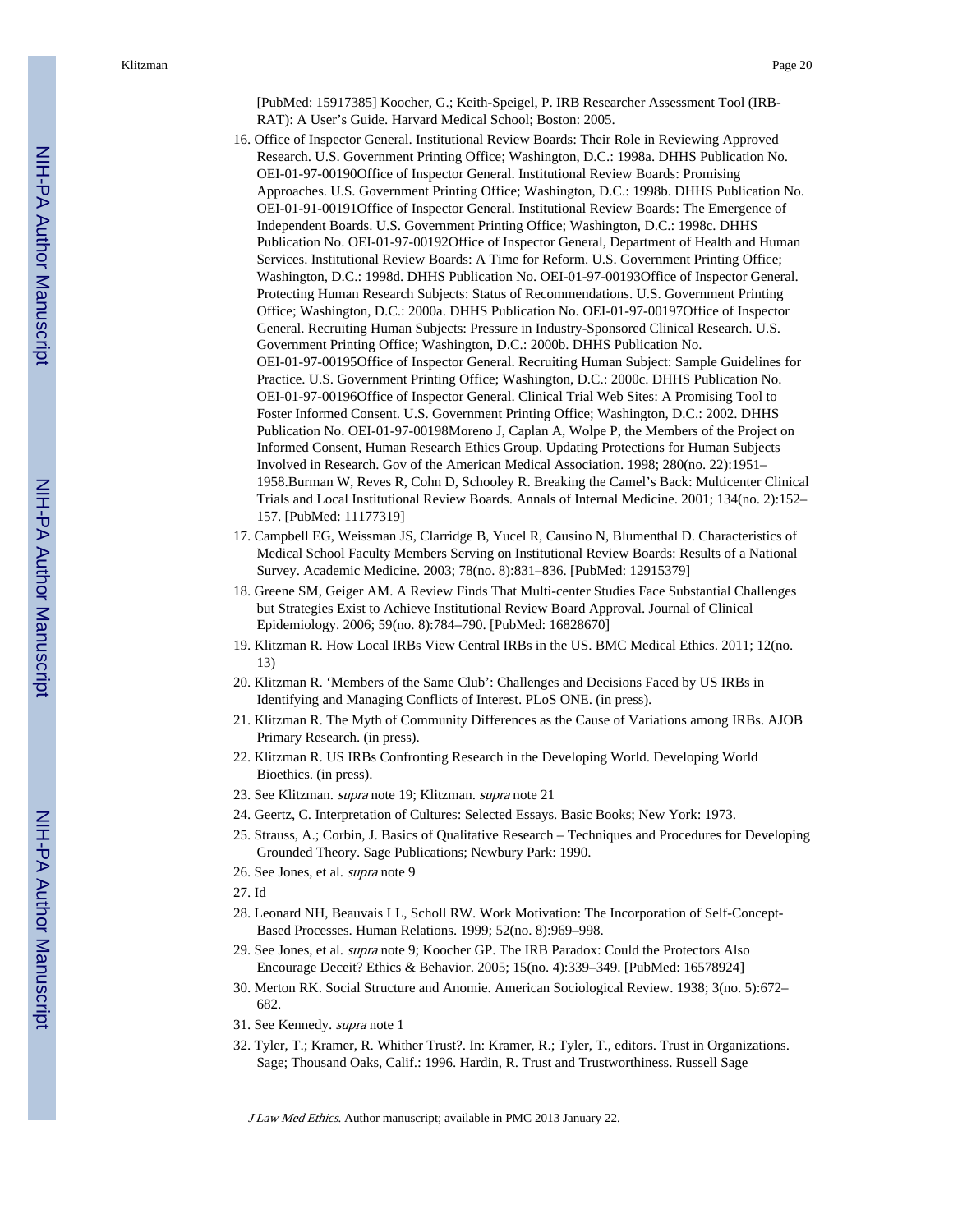Foundation; New York: 2002. Nagel T. Concealment and Exposure. Philosophy and Public Affairs. 1998; 27(no. 1):3–30.

33. Callahan ES, Dworkin TM. The State of State Whistleblower Protection. American Business Law Journal. 2000; 38(no. 1):99–175.

34. Katz, D.; Kahn, RL. The Social Psychology of Organizations. Wiley; New York: 1996.

35. Id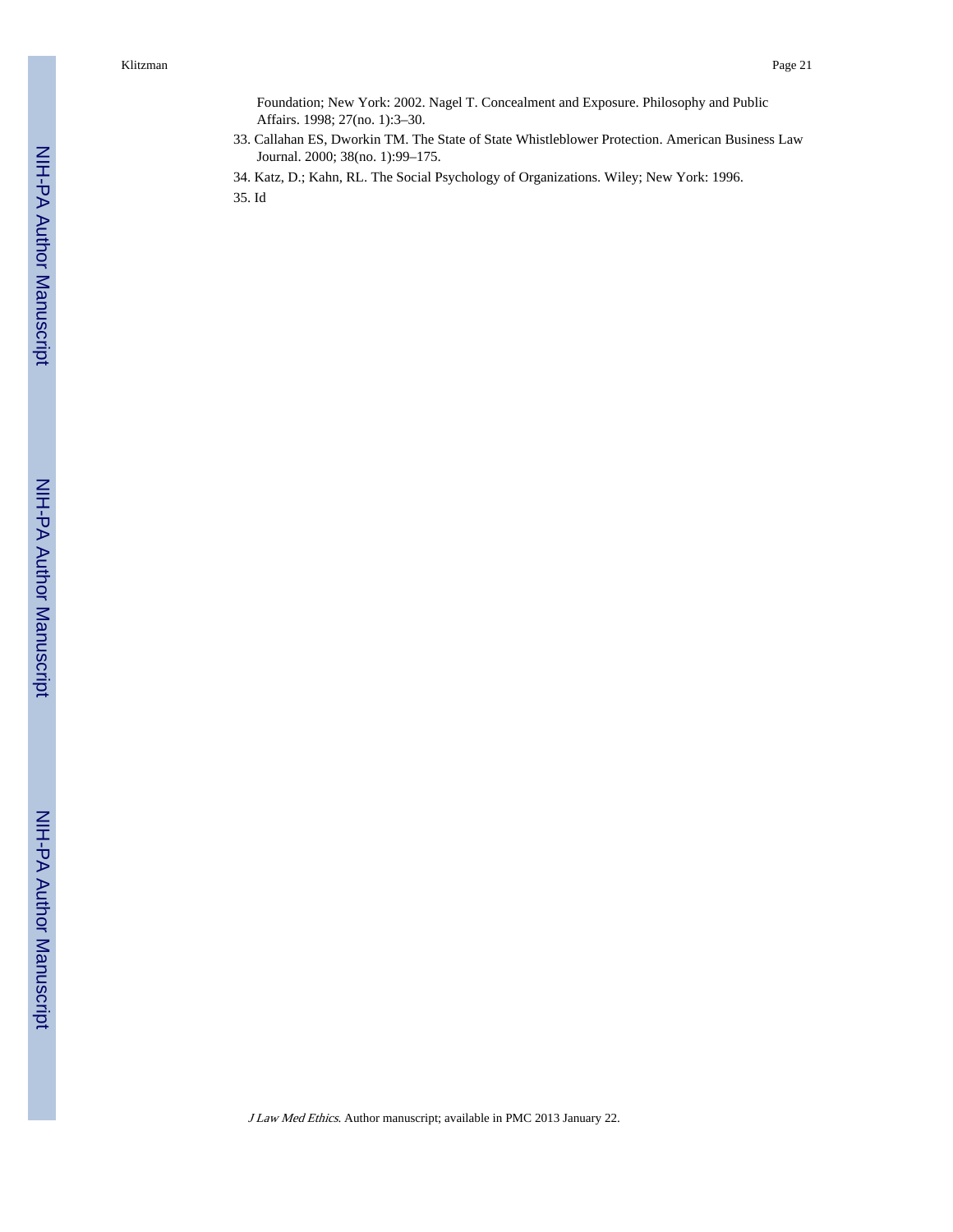Klitzman Page 22

IRBs may be the only detailed reviewer of protocols within an academic institution, and hence can potentially serve as an important lens for examining RI. Yet IRBs are known to vary widely within and among institutions, and may be influenced by institutional and social contexts and other factors. Surprisingly, though, very little, if any, empirical research has probed how IRBs view and approach these pressing RI issues.

IRBs varied widely as well in whether, when, and to what degree they monitored and audited studies, and what these investigations then found. Overall, audits either resulted from suspicion of a problem, or were random. Institutions varied in whether IRBs themselves or other offices conducted audits, and if the latter, what relationships existed between these entities.

IRBs can also learn of problems not by audits, but by complaints from subjects or concerned staff who alert the IRB without the PI's knowledge. Complaints by subjects are rare, but do occur — e.g., up to once or twice every few years, but not more — and can prompt federal investigations. However, not all such reports of problems by subjects or junior staff prove valid.

Studies of IRBs need to include understandings of not only official formal regulations, but day-to-day interactions and experiences — the manifold ways policies and guidelines are in fact interpreted, applied, and shaped within dynamic social systems.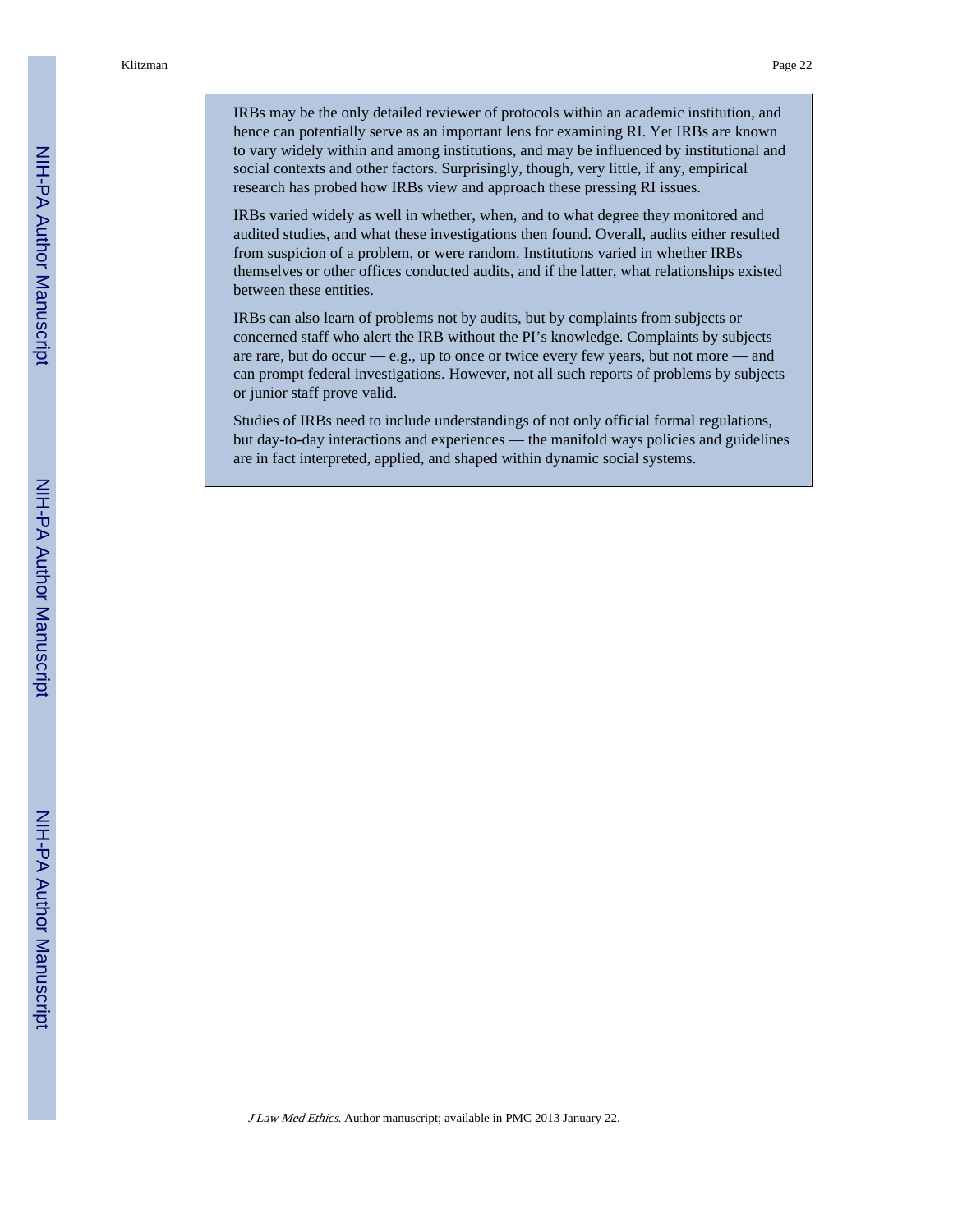## **Table I**

## Characteristics of the Sample

|                                                      | <b>Total</b> | $\%$ (N=46) |  |
|------------------------------------------------------|--------------|-------------|--|
| <b>Type of IRB Staff</b>                             |              |             |  |
| Chairs/Co-Chairs                                     | 28           | 60.87%      |  |
| Directors                                            | 1            | 2.17%       |  |
| Administrators                                       | 10           | 21.74%      |  |
| Members                                              | 7            | 15.22%      |  |
| Gender                                               |              |             |  |
| Male                                                 | 27           | 58.70%      |  |
| Female                                               | 19           | 41.30%      |  |
| <b>Institution Rank</b>                              |              |             |  |
| $1 - 50$                                             | 13           | 28.26%      |  |
| 51-100                                               | 13           | 28.26%      |  |
| 101-150                                              | 7            | 15.22%      |  |
| 151-200                                              | 1            | 2.17%       |  |
| 201-250                                              | 12           | 26.09%      |  |
| <b>State vs. Private</b>                             |              |             |  |
| State                                                | 19           | 41.30%      |  |
| Private                                              | 27           | 58.70%      |  |
| Region                                               |              |             |  |
| <b>Northeast</b>                                     | 21           | 45.65%      |  |
| Midwest                                              | 6            | 13.04%      |  |
| West                                                 | 13           | 28.26%      |  |
| South                                                | 6            | 13.04%      |  |
| <b>Total # of Institutions</b><br><b>Represented</b> |              | 34          |  |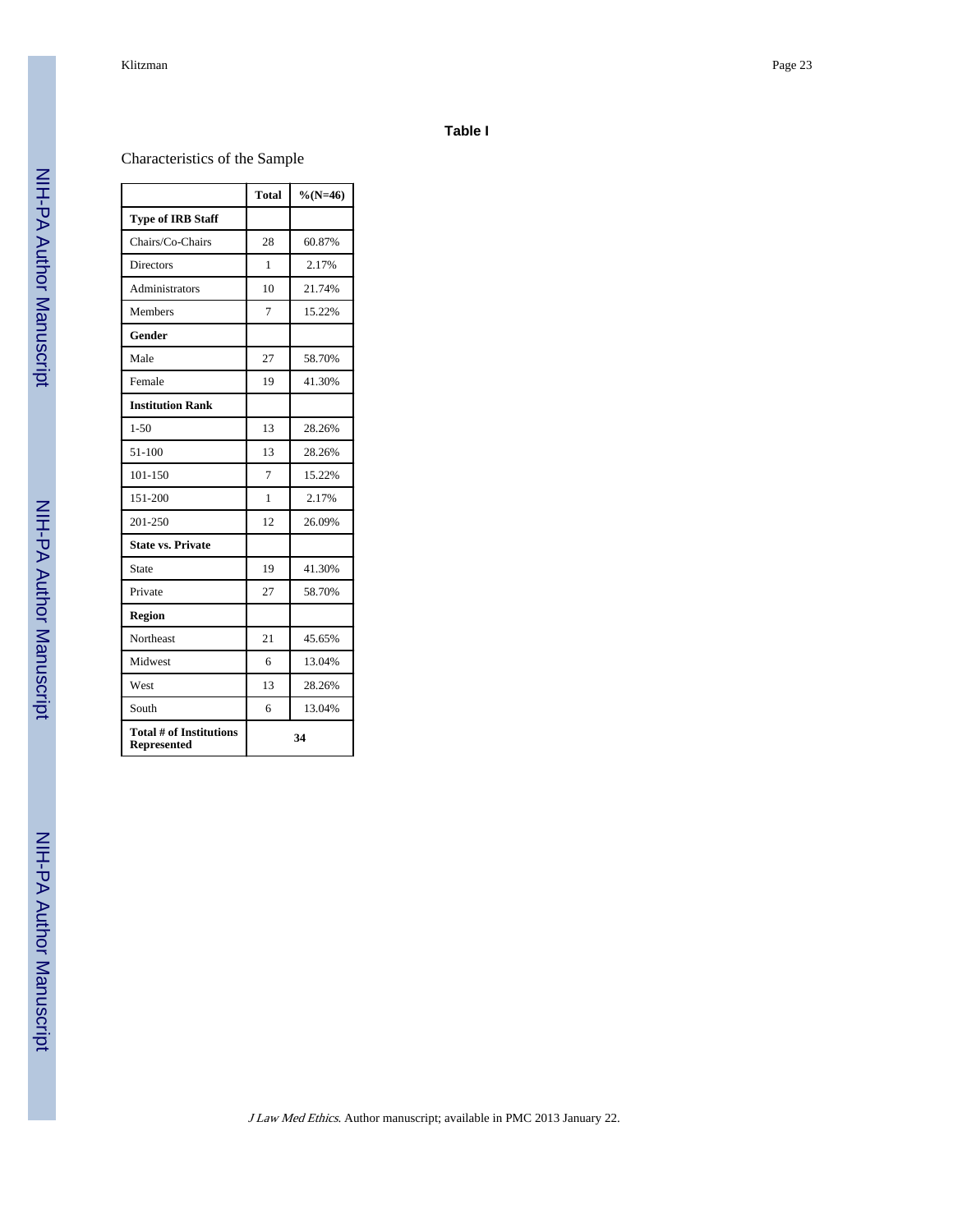#### **Table II**

#### Themes Concerning Involvement of IRBs in Research Integrity

#### **Roles of IRBs Concerning PI Problems**

- **•** IRBs define RI differently
- **•** IRBs interact differently with other institutional offices
- **•** IRBs differ in amounts of responsibility they feel they have for RI problems

#### **Severity of Problems**

- **•** Mostly minor
	- ◆ Not involving harm to subjects

#### **What Are the Problems?**

- **•** Poor informed consent
- **•** Non-submitting to the IRB
	- ◆ Entire protocols
	- ◆ Changes to protocols
- **•** "Merely paperwork"
	- ◆ Changes in study design
		- **–** "Arms" of study
		- **–** Inclusion/exclusion criteria
		- **–** Number of subjects

#### **How IRBs Learn of Problems**

- **•** Continuing review
- **•** PI self-report
- **•** Audits
	- ◆ Audits for cause
	- ◆ Questions of when to audit
	- ◆ Random audits
	- **•** Complaints by subjects
- **•** Complaints by staff ("whistleblowers")
- **•** Serendipity

#### **Causes of Problems**

- **•** Generally not mal intent
- **•** Poor supervision of staff or students by PI
- **•** Rarely, PI mental health problems

#### **Responses to Problems**

- **•** Vary in degree of severity and type
	- ◆ Educating PI
	- ◆ Suspending study
	- ◆ Reporting problem to federal agencies